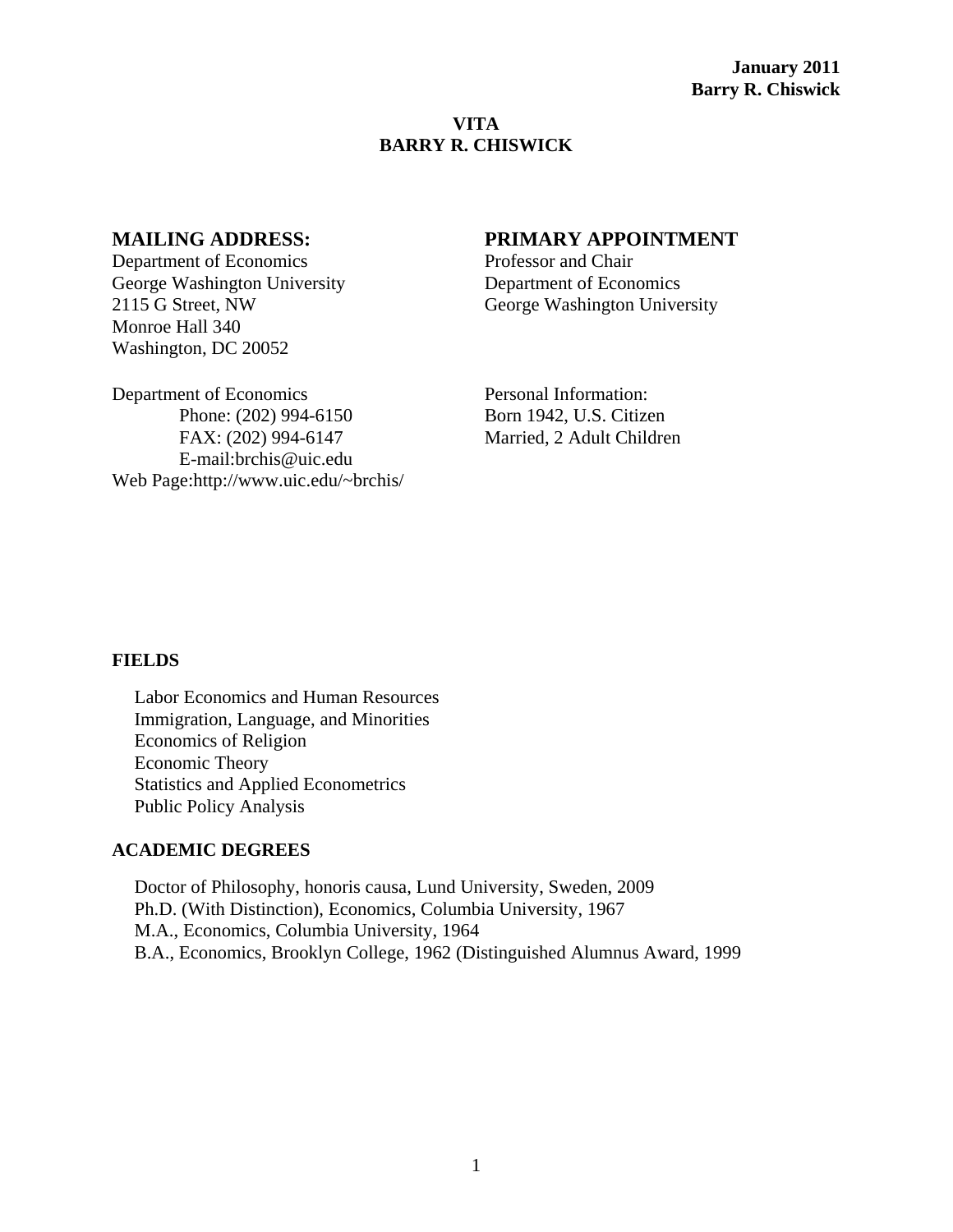## **PUBLICATIONS**

## **A. Books and Monographs**

- High Skilled Immigration in a Global Labor Market, editor, Washington DC; American Enterprise Institute, forthcoming 2010, (Edited Proceedings April 2009 conference).
- The Labor Market Adjustment of Immigrants, (with Magnus Lofstom), editors, Special Issue of Review of Economics of the Household, Vol. 8, No. 1, March 2010.
- Immigration: Trends, Consequences and Prospects for the United States, editor, Special Issue, Research in Labor Economics, V. 27, Amsterdam: Elsevier, 2008.
- The Economics of Language: International Analyses, (with Paul W. Miller), London, Routledge, 2007.
- The Economics of Immigration: Selected Papers of Barry R. Chiswick, Cheltenham, UK: Edward Elgar Publishing, 2005.
- The Economics of Immigrant Skill and Adjustment, editor, Special Issue, Quarterly Review of Economics and Finance, Vol. 37, 1997.
- Immigration, Language and Ethnicity: Canada and the United States, editor, Washington: American Enterprise Institute, 1992. (Edited proceedings, May 1990 conference)
- Post-Immigration Qualifications in Australia: Determinants and Consequences (with Paul W. Miller), Canberra: Australian Government Printing Service, 1992.
- Illegal Aliens: Their Employment and Employers, Kalamazoo: Upjohn Institute, 1988.
- The Dilemma of American Immigration: Beyond the Golden Door (with Pastora Cafferty, Andrew Greeley, Teresa Sullivan), New Brunswick: Transaction Books (Rutgers University), 1983.
- The Employment of Immigrants in the United States, Washington: American Enterprise Institute, 1982.
- The Gateway: U.S. Immigration Issues and Policies, editor, Washington: American Enterprise Institute, 1982. (Edited proceedings, April 1980 conference)
- An Analysis of the Economic Progress and Impact of Immigrants, Prepared for the Employment and Training Administration, U.S. Department of Labor. National Technical Information Service, August 1980, PB80-200454, 1980, 410 pp. Executive Summary reprinted in U. S. Immigration Policy and the National Interest, Washington: Select Commission on Immigration and Refugee Policy, 1981, Appendix D, "Papers on Legal Immigrants to the United States," pp. 211-222.
- Human Resources and Income Distribution: Issues and Policies, (with June O'Neill), New York: W. W. Norton, 1977.
- Statistics and Econometrics, (with Stephen J. Chiswick), Baltimore: University Park Press, 1975 (Aspen Systems Corp., Rockville, MD).
- Income Inequality: Regional Analyses Within a Human Capital Framework, New York; National Bureau of Economic Research, 1974.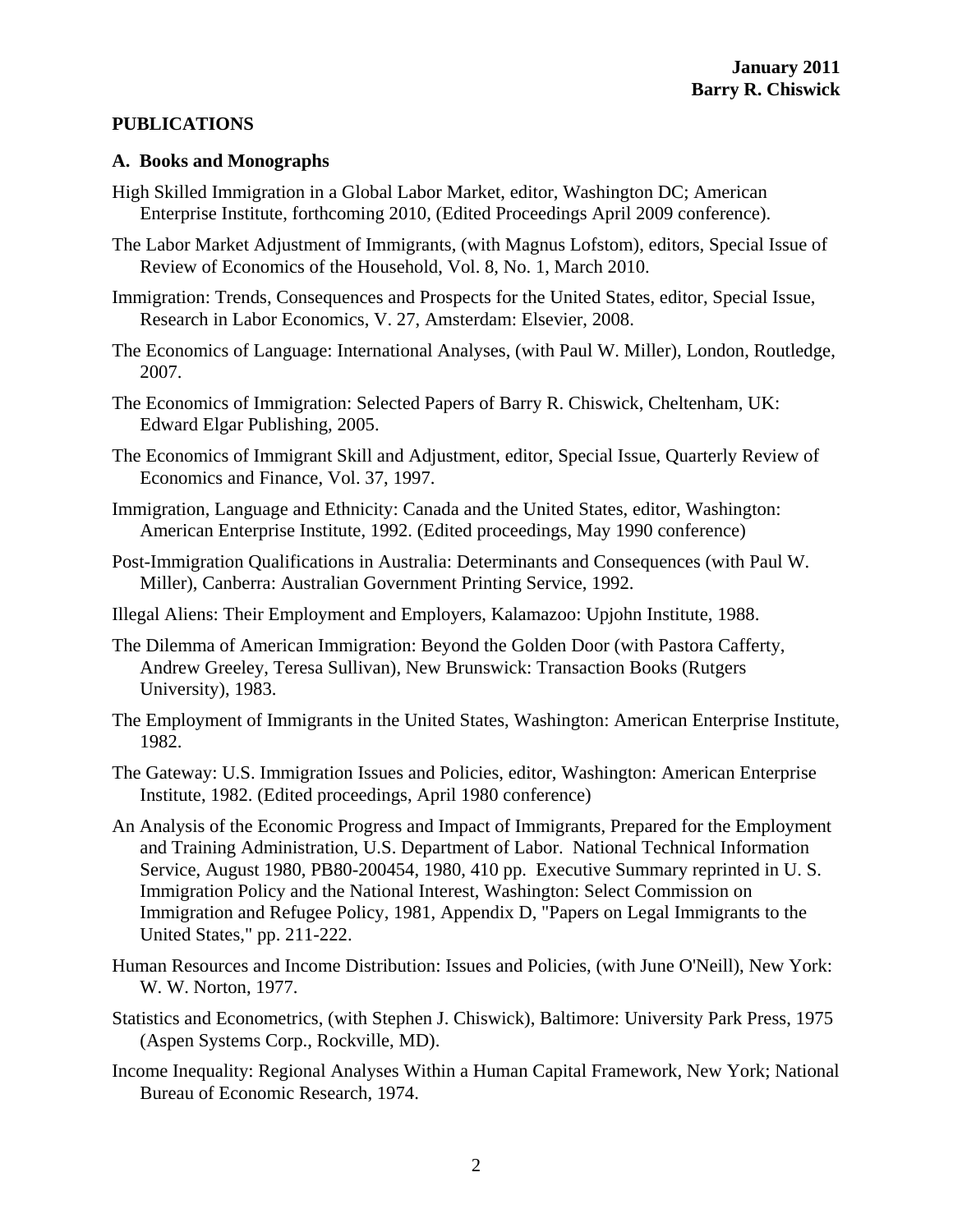# **B. Articles**

- "Does the Choice of Reference Levels of Education Matter in the ORU Earnings Equation?" (with Paul W. Miller), Economics of Education Review, forthcoming.
- "Ethnic Intermarriage Among Immigrants: Human Capital and Assortative Mating" (with Christina Housworth), Review of Economics of the Household, forthcoming.
- "The Effects of School Quality in the Origin on the Payoff to Schooling for Immigrants" (with Paul W. Miller), in Gil Epstein and Ira Gang, editors, Migration and Culture, (Frontiers of Economics and Globalization, Volume X), Emerald Group Publishing, 2010, pp. 69-103.
- "The 'Negative' Assimilation of Immigrants: A Special Case" (with Paul W. Miller) Industrial and Labor Relations Review, (forthcoming).
- "The Effects of Educational-Occupational Mismatch on Immigrant Earnings in Australia, with International Comparisons" (with Paul W. Miller) International Migration Review, Vol. 44, No. 4, Winter 2010, pp. 908-937.
- "The Economic Progress of American Jewry: From  $18<sup>th</sup>$  Century Merchants to  $21<sup>st</sup>$  Century Professionals" in Aaron Levine, ed., Oxford Handbook of Judaism and Economics, New York: Oxford University Press, 2010, pp. 625-645.
- "Educational Mismatch: Are High-Skilled Immigrants Really Working in High-Skilled Jobs, and What Price Do They Pay if They Are Not" (with Paul W. Miller) in Barry R. Chiswick, ed., High Skilled Immigration in a Global Labor Market, Washington DC: American Enterprise Institute, 2010, pp. 109-154.
- "Top Ten Myths and Fallacies Regarding Immigration" in Marcelo M. Suarez-Orozco, Vivian Louie, and Roberto Saro, eds. Writing Immigration: Scholars and Journalists in Dialogue, Berkeley: University of California Press, forthcoming, 2011.
- "Occupational Language Requirements and the Value of English in the United States Labor Market" (with Paul W. Miller) Journal of Population Economics, 23(1) January 2010, pp. 353-372.
- "Testing the Immigrant Assimilation Hypothesis with Longitudinal Data" (with Michael Beenstock and Ari Paltiel) Review of Economics of the Household, 8(1), March 2010, pp. 7-28.
- "An Explanation for the Lower Payoff to Schooling for Immigrants in the Canadian Labour Market" (with Paul W. Miller) in Ted McDonald, Elizabeth Ruddick, Arthur Sweetman, and Christopher Warswick, eds., Canadian Immigration: Economic Evidence for a Dynamic Policy Environment, Montreal and Ithica: McGill-Queen's University Press, distributed by Cornell University Press Services, 2010, pp. 41-75.
- "Citizenship in the United States: The Roles of Immigrant Characteristics and Country of Origin" (with Paul W. Miller) Research in Labor Economics 29, 2009, pp. 91–130.
- "Earnings and Occupational Attainment Among Immigrants" (with Paul W. Miller) Industrial Relations 48 (3), July 2009, pp. 454-465.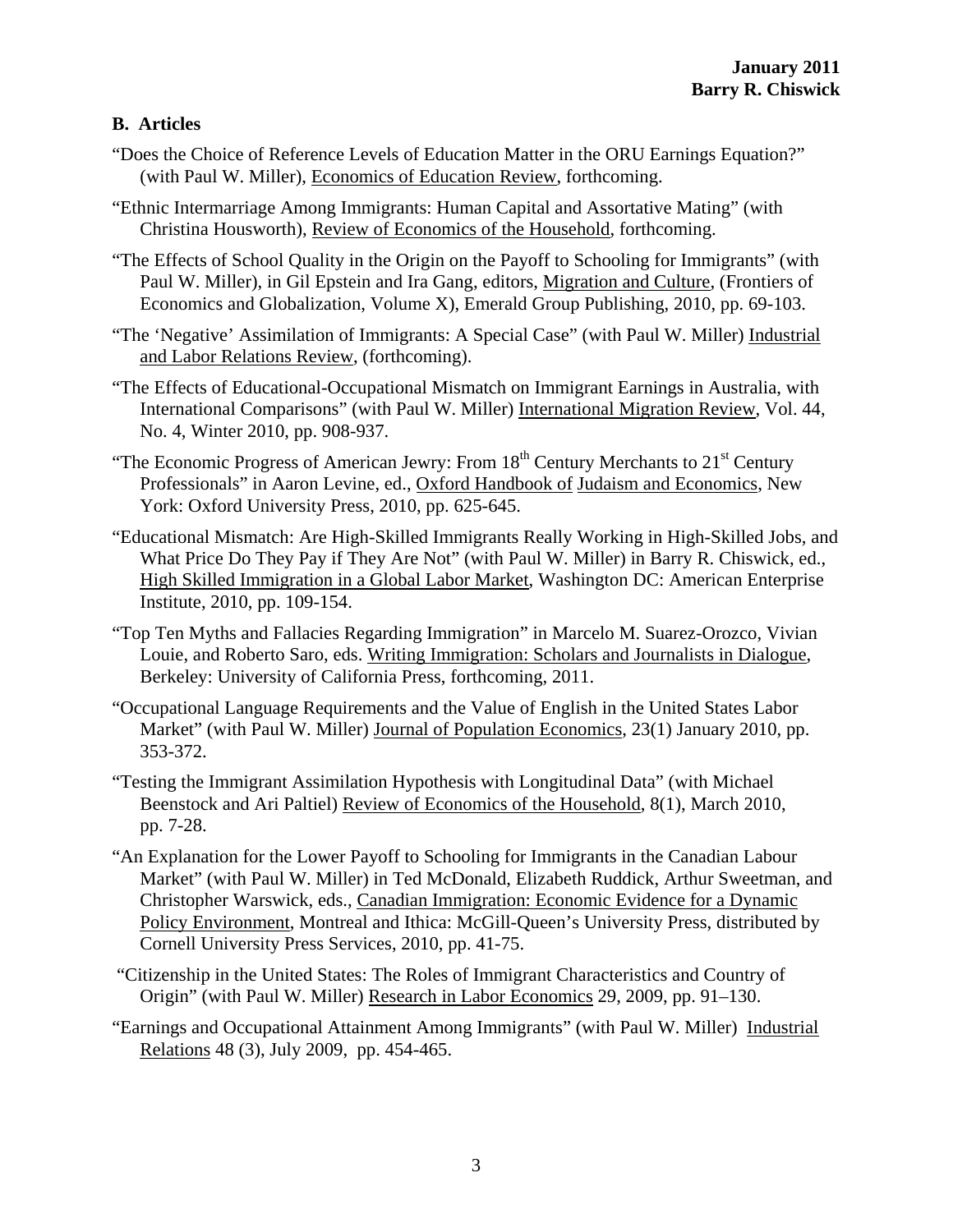- "The International Transferability of Immigrant's Human Capital" (with Paul W. Miller) Economics of Education Review, 28(2), April 2009, pp. 162 – 169.
- "The Economics of Language for Immigrants: An Introduction and Overview" in Terrance Wiley, Jin Sook Lee and Russell Rumberger, eds., The Education of Language Minority Immigrants in the United States, Bristol: Multilingual Matters, Ltd., 2009, pp. 72-91, and Julian Simon Lecture (IV), IZA—Institute for the Study of Labor, Lecture 2007, Pamphlet 2008.
- "Why is the Payoff to Schooling Smaller for Immigrants?" (with Paul W. Miller), Labour Economics, 15(6), December 2008, pp. 1,317–1,340.
- "The Rise and Fall of the American Jewish PhD," Contemporary Jewry, 29(1), April 2009, 67- 84. (Marshall Sklare Lecture, Association for the Social Scientific Study of Jewry, Annual Meeting, Toronto, December 2007).
- "The Earnings of American Jewish Men: Human Capital, Denomination and Religiosity" (with Jidong Huang) Journal for the Scientific Study of Religion, 47(4), December 2008, pp. 694— 709.
- "Occupational Attainment and Immigrant Economic Progress in Australia" (with Paul W. Miller), Economic Record 84, Special Issue, September 2008, pp. 845-856.
- "Immigrant Selection Systems and Immigrant Health" (with Yew Liang Lee and Paul W. Miller), Contemporary Economic Policy, 26(4), October 2008, pp. 555–578.
- "How Immigrants Fare Across the Earnings Distribution: International Analyses," (with Ahn T. Le and Paul W. Miller), Industrial and Labor Relations Review, 61(3), April 2008, pp. 353- 373.
- "A Test of the Critical Period Hypothesis for Language Learning," (with Paul W. Miller), Journal of Multilingual and Multicultural Development, 29 (1), 2008, pp. 16-29.
- "Modeling Immigrant's Language Skills" (with Paul W. Miller), in Barry R. Chiswick, editor, Immigration: Trends, Consequences and Prospects for the United States, Special Issue, Research in Labor Economics, 27, (2008), pp.75-128.
- "Immigrant Enclaves, Ethnic Goods, and the Adjustment Process," (with Paul W. Miller) in Elliott R. Barkan, Hasia Diner and Alan Kraut, eds., From Arrival to Incorporation: Migrants to the US in a Global Era, New York: New York University Press, 2008, pp. 80-93.
- "Occupational Choice of High-Skilled Immigrants in the United States," (with Sarinda Taegnoi), International Migration, 45 (5), Nov/Dec 2007, pp. 3-34.
- "High Skilled Immigrants in the International Arena," in T.R. Shastri, ed., Emigration: Economic Implications, Icfai University Press, India, 2007, pp. 84-95.
- "Computer Usage, Destination Language Proficiency and the Earnings of Natives and Immigrants," (with Paul W. Miller), Review of the Economics of the Household, 5 (2), June 2007, pp. 129-157.
- "The Occupational Attainment of American Jewry, 1990-2000," Contemporary Jewry, 27 (2007), pp.80-111.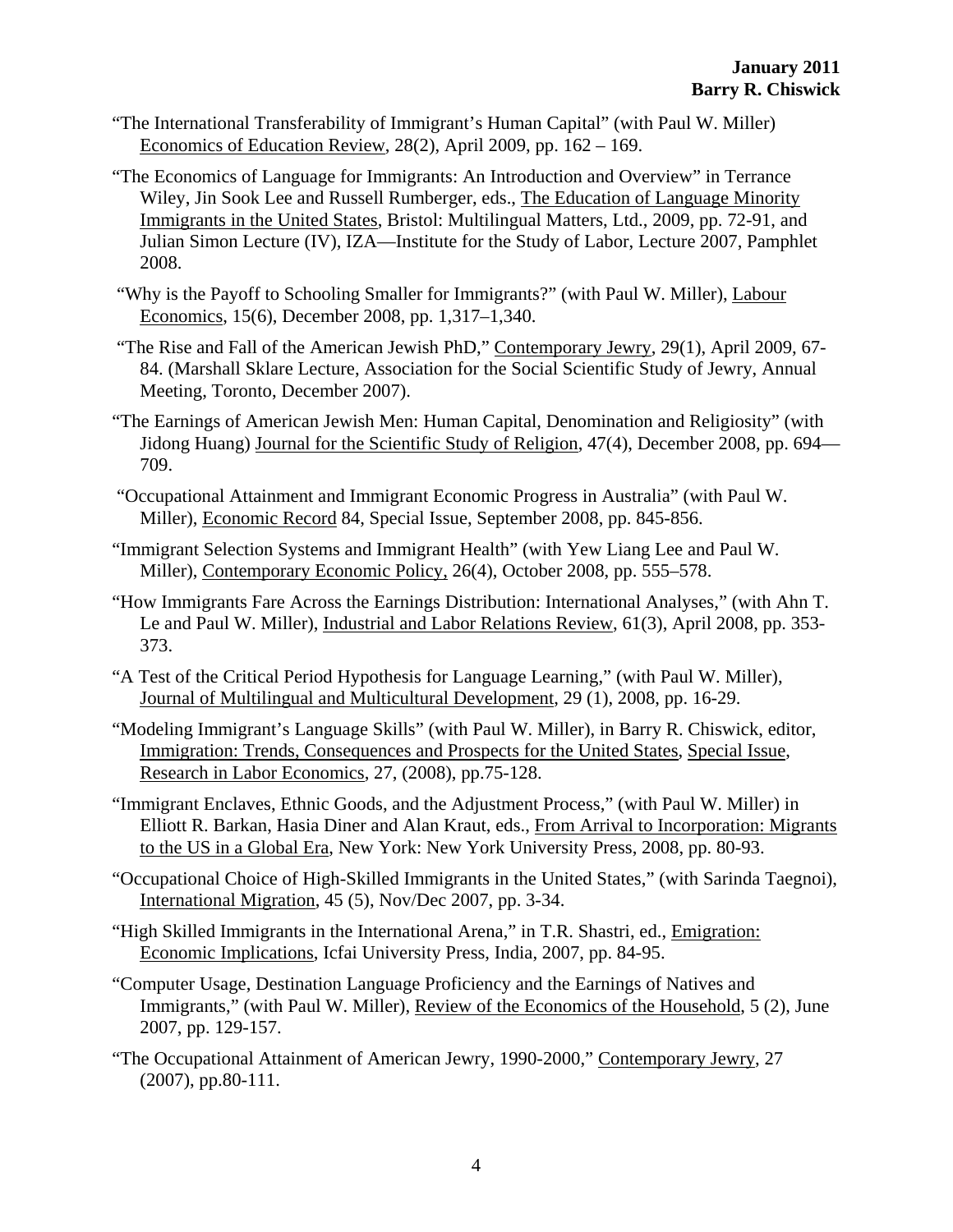- "Are There Gender and Country of Origin Differences in Immigrant Labor Market Outcomes Across European Destinations?" (with Alicia Adsera), Journal of Population Economics, 20 (2007), pp.495-526.
- "Immigration to Australia During the 1990s: Institutional and Labour Market Influences," (with Paul W. Miller), in Deborah Cobb-Clark and Siew-Ean Khoo (eds.), Public Policy and Immigrant Settlement, Edward Elgar, Cheltenham, UK, 2006, pp. 3-24.
- "Language Skills and Immigrant Adjustment: The Role of Immigration Policy" (with Paul W. Miller), in Deborah Cobb-Clark and Siew-Ean Khoo (eds.), Public Policy and Immigrant Settlement, Edward Elgar, Cheltenham, UK, 2006, pp. 121-148.
- "Immigrants' Language Skills and Visa Category" (with Yew Liang Lee and Paul W. Miller), International Migration Review, 40 (2), Summer 2006, pp. 419-450.
- "The Linguistic and Economic Adjustment of Soviet Jewish Immigrants in the United States: 1980 to 2000" (with Michael Wenz), Research in Labor Economics, 24, 2006, pp. 179-216.
- "Divergent Patterns in Immigrant Earnings Across European Destinations" (with Alicia Adsera) in Craig A. Parsons and Timothy M. Smeeding, eds. Immigration and the Transformation of Europe, Cambridge, UK: Cambridge University Press, 2006, pp. 85-110.
- "Pre-School Enrollment: An Analysis by Immigrant Generation" (with Noyna DebBurman), Social Science Research, 35, 2006, pp. 60-87.
- "Immigrant Earnings: A Longitudinal Analysis," (with Yew Liang Lee and Paul W. Miller), Review of Income and Wealth, 51(4), December 2005, pp. 485-503.
- "Parents and Children Talk: English Language Proficiency within Immigrant Families" (with Yew Liang Lee and Paul W. Miller), Review of Economics of the Household, 3, 2005, pp. 243-268.
- "Longitudinal Analysis of Immigrant Occupational Mobility: A Test of the Immigrant Assimilation Hypothesis" (with Yew Liang Lee and Paul W. Miller), International Migration Review, 39(2), Summer 2005, pp. 332-353.
- "Linguistic Distance: A Quantitative Measure of the Distance Between English and Other Languages" (with Paul W. Miller), Journal of Multilingual and Multicultural Development, 26(1), 2005, pp. 1-16.
- "Family Matters: The Role of the Family in Immigrant's Destination Language Skills," (with Yew Liang Lee and Paul W. Miller) Journal of Population Economics, 18, 2005, pp. 631- 647.
- "Do Enclaves Matter in Immigrant Adjustment?" (with Paul W. Miller), City and Community. 4(1), March 2005, pp. 5-36. Earlier version with the same title published in Hebrew in Rivon Le Kalkalah (The Economic Quarterly), 50(2), June 2003, pp. 285-325. Recipient of the Milken Institute Award for Distinguished Economic Research, 2001.
- "Where Immigrants Settle in the United States" (with Paul W. Miller), Journal of Comparative Policy Analysis, 6(2), August 2004, pp. 185-197.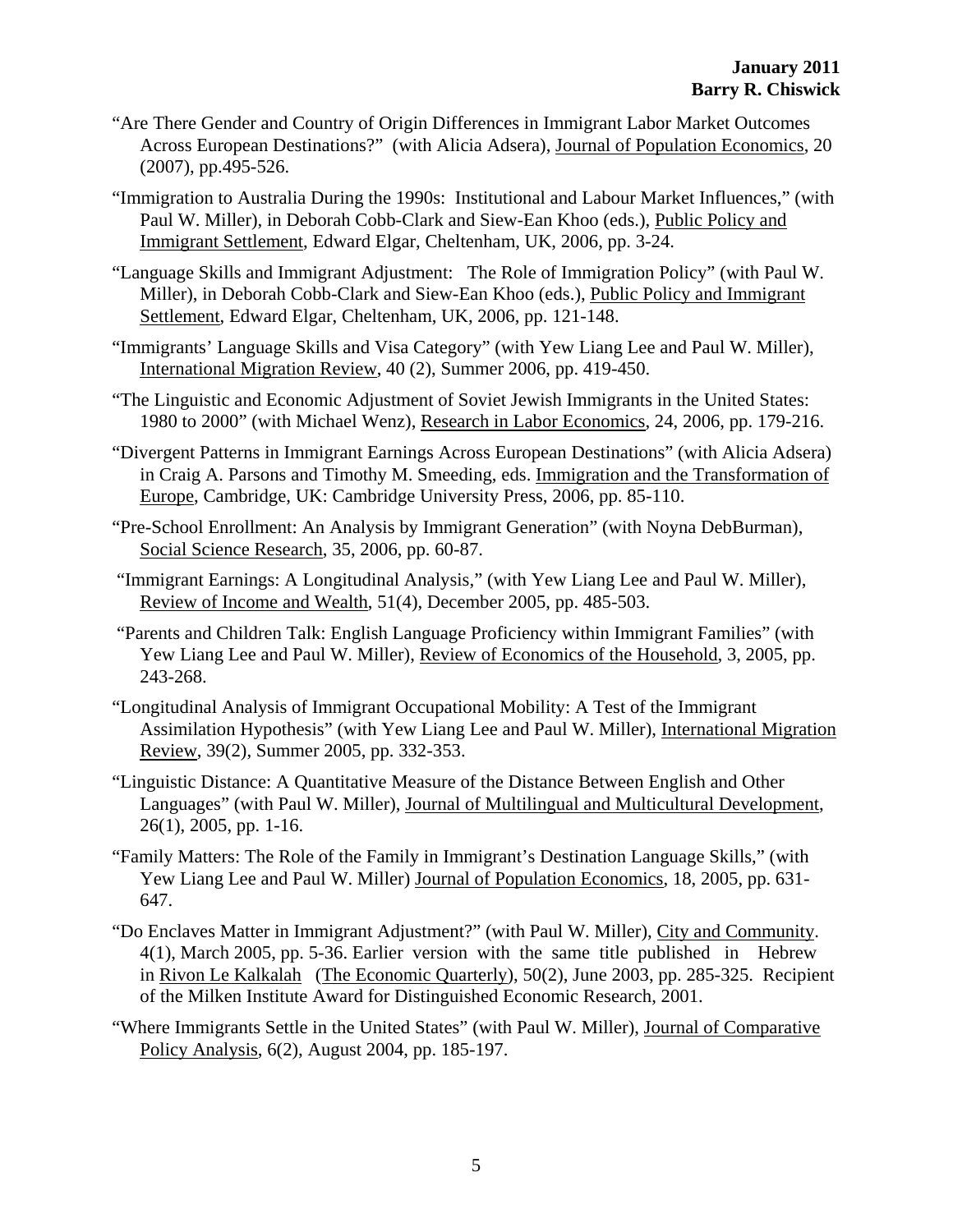- "Educational Attainment: Analysis by Immigrant Generation" (with Noyna DebBurman), Economics of Education Review, 23(4), August 2004, pp. 361-379.
- "Issue Paper on the Impact of Immigration for Housing" (with Paul W. Miller), in Jennifer Johnson and Jessica Cigna, eds., Issue Papers on Demographic Trends Important for Housing, Office of Policy Research and Development, U.S. Department of Housing and Urban Development, February 2003, pp. 1-78. (http://www.huduser.org/publications/econdev/demographic\_trends .html)
- "Patterns of Immigrant Occupational Attainment in a Longitudinal Survey" (with Yew Liang Lee and Paul W. Miller), International Migration, 41(4), 2003, pp. 47-69.
- "Jacob Mincer, Experience and the Distribution of Earnings" Review of Economics of the Household,1(4), December 2003, pp. 343-362. Reprinted in Shoshona Grossbard, ed. Jacob Mincer: A Pioneer of Modern Labor Economics, Springer, 2006, pp. 109-126.
- "Immigrants' Language Skills: The Immigrant Experience in a Longitudinal Survey" (with Yew Liang Lee and Paul W. Miller), Annales d'Economie et de Statistique, Special Issue, "Discrimination and Unequal Outcomes," N. 71-72, July/December 2003, pp. 97-139.
- "Schooling, Literacy, and Numeracy and Labour Market Success" (with Yew Liang Lee and Paul W. Miller), Economic Record, 79(245), June 2003, pp. 165-181.
- "International Migration and the Integration of Labor Markets" (with Timothy J. Hatton) in Michael Bordo, Alan Taylor and Jeffrey Williamson, eds. Globalization in Historical Perspective, Cambridge: National Bureau of Economic Research, 2003, pp. 65-119.
- "The Complementarity of Language and Other Human Capital: Immigrant Earnings in Canada" (with Paul W. Miller), Economics of Education Review, 22 (2003), pp. 469-480, Center for the Study of the Economy and the State, Graduate School of Business, University of Chicago, Working Paper No. 148, February 1999 (modified title).
- "American Jewry: An Economic Perspective and Research Agenda" Contemporary Jewry, 23, 2002, pp. 156-182. Revised and updated in Carmel U. Chiswick, Tikva Lecker and Nava Kahana, eds., Jewish Society and Culture: An Economic Perspective, Ramat Gan, Israel, Bar- Ilan University Press, 2007, pp. 177-206.
- "Immigrant Earnings: Language Skills, Linguistic Concentrations and the Business Cycle" (with Paul W. Miller), Journal of Population Economics, 15(1) January 2002, pp. 31-57. Center for the Study of the Economy and the State, Graduate School of Business, University of Chicago, Working Paper No. 152, June 1999. Bureau of International Labor Affairs, U.S. Department of Labor Working Paper No. 31, 1997. Reprinted in Klaus F. Zimmermann and Amelie Constant, eds., How Labor Migrants Fare, Springer-Verlag, 2004, pp. 223-250.
- "A Model of Destination Language Acquisition: Application to Male Immigrants in Canada" (with Paul W. Miller), Demography, 38(3), August 2001, pp. 391-409. Center for the Study of the Economy and the State, Graduate School of Business, University of Chicago, Working Paper No. 149, February 1999 (modified title).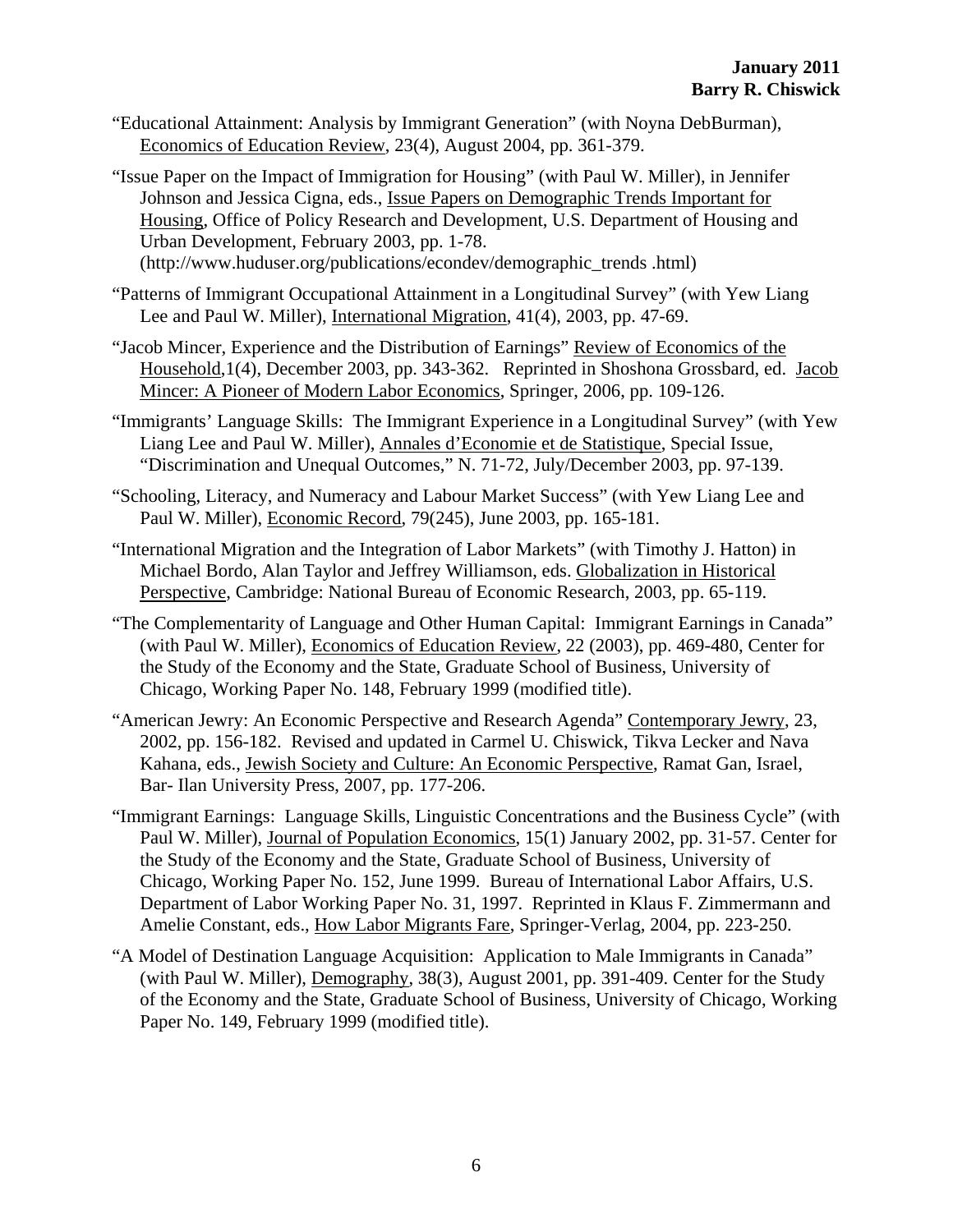- "Immigrant Adjustment in Israel: Literacy and Fluency in Hebrew and Earnings" (with Gaston Repetto), in Slobodan Djajic, ed. International Migration: Trends, Policy and Economic Impact, New York: Routledge, 2001, pp. 204-228, and in Sergio DellaPergola and Judith Even, eds., Papers in Jewish Demography, Jerusalem; Hebrew University, 2001, pp. 351- 378.
- "The Effect of Linguistic Distance and Country of Origin on Immigrant Language Skills: Application to Israel" (with Michael Beenstock and Gaston L. Repetto), International Migration, 39(3), September 2001, pp. 33-60.
- "The Determinants of the Geographic Concentration Among Immigrants: Application to Australia" (with Paul W. Miller and Yew Liang Lee), Australasian Journal of Regional Studies, 7(2), November 2001, pp. 125-150.
- "The Cost of Living Jewishly and Jewish Continuity" (with Carmel U. Chiswick), Contemporary Jewry, Vol. 21, 2000, pp. 78-90. Reprinted in Carmel U. Chiswick, Economics of American Judaism, London: Routledge, 2008, pp. 107-117.
- "Are Immigrants Favorably Self-Selected? An Economic Analysis" in Caroline D. Brettell and James F. Hollifield, eds. Migration Theory: Talking Across Disciplines, New York: Routledge, 2000, pp. 61-76. Revised and updated for Second Edition, 2008, pp. 63-82.
- "The Billings Report and the Occupational Attainment of American Jewry, 1890" Shofar: An Interdisciplinary Journal of Jewish Studies, 19(2), Winter 2001, pp.53-75.
- "The Economics of Illegal Migration for the Host Economy" in M.A.B. Siddique, ed. International Migration into the  $21<sup>st</sup>$  Century, Cheltenham, UK: Edward Elgar, 2001, pp. 74-85. Preliminary version with same title published in Dilek Cinar, August Gachter and Harold Waldsauch, eds. Irregular Migration: Dynamics Impact and Policy Options, Vienna: Eurosocial, 2000, pp. 165-174.
- "Indigenous Language Skills and the Labor Market in a Developing Economy: Bolivia" (with Harry A. Patrinos and Michael Hurst), Economic Development and Cultural Change, 48(2), January 2000, pp. 349-367.
- "The Employment, Unemployment and Unemployment Compensation Benefits of Immigrants" (with Michael Hurst), in Laurie J. Bassi and Stephen A. Woodbury, eds., Long-Term Unemployment and Reemployment Policies, (Research in Employment Policy, Vol. 2), Stamford, CN, JAI Press, 2000, pp. 87-115.
- "Hispanics and the American Labor Market" (with Michael Hurst) in Pastora San Juan Cafferty and David W. Engstrom, eds., Hispanics in the United States: An Agenda for the Twenty-First Century, New Brunswick: Transaction Books, 2000, pp. 175-193.
- "Census Language Questions in North America" (with Paul W. Miller), Journal of Economic and Social Measurement, 25(2), pp. 73-95.
- "Immigration, Language and Multiculturalism in Australia" (with Paul W. Miller) Australian Economic Review, 32(4), December 1999, pp. 369-385.
- "The Occupational Attainment and Earnings of American Jewry, 1890 to 1990" Contemporary Jewry, Vol. 20, 1999, pp. 68-98.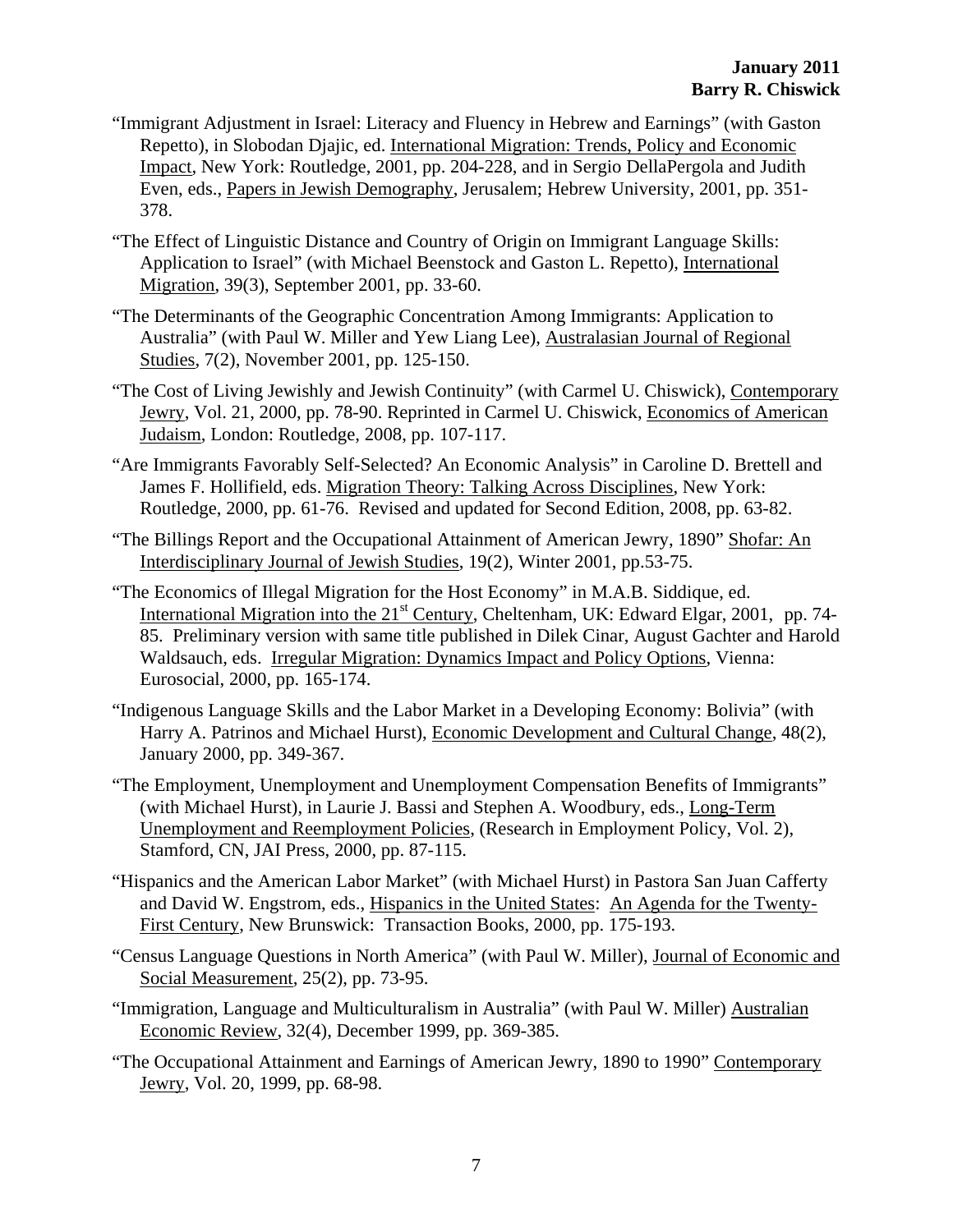- "Are Immigrants Favorably Self-Selected?" American Economic Review, 89 (2), May 1999, pp. 181-185.
- "Language Skills and Earnings Among Legalized Aliens," (with Paul W. Miller), Journal of Population Economics, 12(1), February 1999, pp. 63-91 (Bureau of International Labor Affairs, U.S. Department of Labor, Special Legalization Report Series). Reprinted in Klaus F. Zimmermann and Amelie Constant, eds., How Labor Migrants Fare, Springer-Verlag, 2004, pp. 279-306.
- "A Method for Proxying a Respondent's Religious Background: An Application to School Choice Decisions" (with Stella Koutroumanes Hofrenning), Journal of Human Resources, 34(1), Winter 1999, pp. 193-207.
- "Language Practice and the Economic Well-Being of Immigrants" (with Paul W. Miller) Policy Options/Options Politiques, May/Mai 1999, pp. 45-50.
- "Policy Analysis of Foreign Student Visas" in B. Lindsay Lowell, ed. Foreign Temporary Workers in America, London: Quorum Books, 1999, pp. 211-223. Reprinted from B. Lindsay Lowell, ed. Temporary Migrants in the United States, Washington: U.S. Commission on Immigration Reform, 1996, pp. 233-245.
- "Language Skill Definition: A Study of Legalized Aliens," (with Paul W. Miller), International Migration Review, 32(4), Winter 1998, pp. 877-900.
- "English Language Fluency Among Immigrants in the United States" (with Paul W. Miller), Research in Labor Economics, Vol. 17, 1998, pp. 151-200.
- "Hebrew Language Usage: Determinants and Effects on Earnings Among Immigrants in Israel" Journal of Population Economics, 11(2), May 1998, pp. 253-271. (Falk Institute for Economic Research in Israel, Jerusalem, Discussion Paper No. 97.09).
- "Interpreting the Coefficient of Schooling in the Human Capital Earnings Function" Journal of Educational Planning and Administration, 12(2), April 1998, pp. 123-130. (Research Policy Working Paper No. 1790, Human Development Department, World Bank, June 1997). Reprinted in Jandhyala B.G. Tilak, ed., Education, Society and Development: A Commemorative Volume of the  $40<sup>th</sup>$  Year of the National Institute of Educational Planning and Administration, New Delhi, 2003, pp. 515-522.
- "The Labor Market Status of Immigrants: A Synthesis" (with Michael Hurst) in Hermann Kurthen, et al., eds. Immigration, Citizenship and the Welfare State in Germany and the United States: Immigrant Incorporation, Stamford, CN: JAI Press, 1998, pp.73-94.
- "The Economic Consequences of Immigration: Application to the United States and Japan" in Myron Weiner and Tadashi Hanami, eds. Temporary Workers or Future Citizens? Japanese and U.S. Migration Policies, New York University Press, 1998, pp. 177-208. Japanese language edition, Tokyo, Japan Institute of Labor, 2000, pp. 162-190.
- "Literacy, Numeracy and the Labour Market", (with Paul W. Miller), Aspects of Literacy: Assessed Skill Levels, Canberra: Australian Bureau of Statistics, Catalogue No. 4228.0, September 1997, pp.73-79.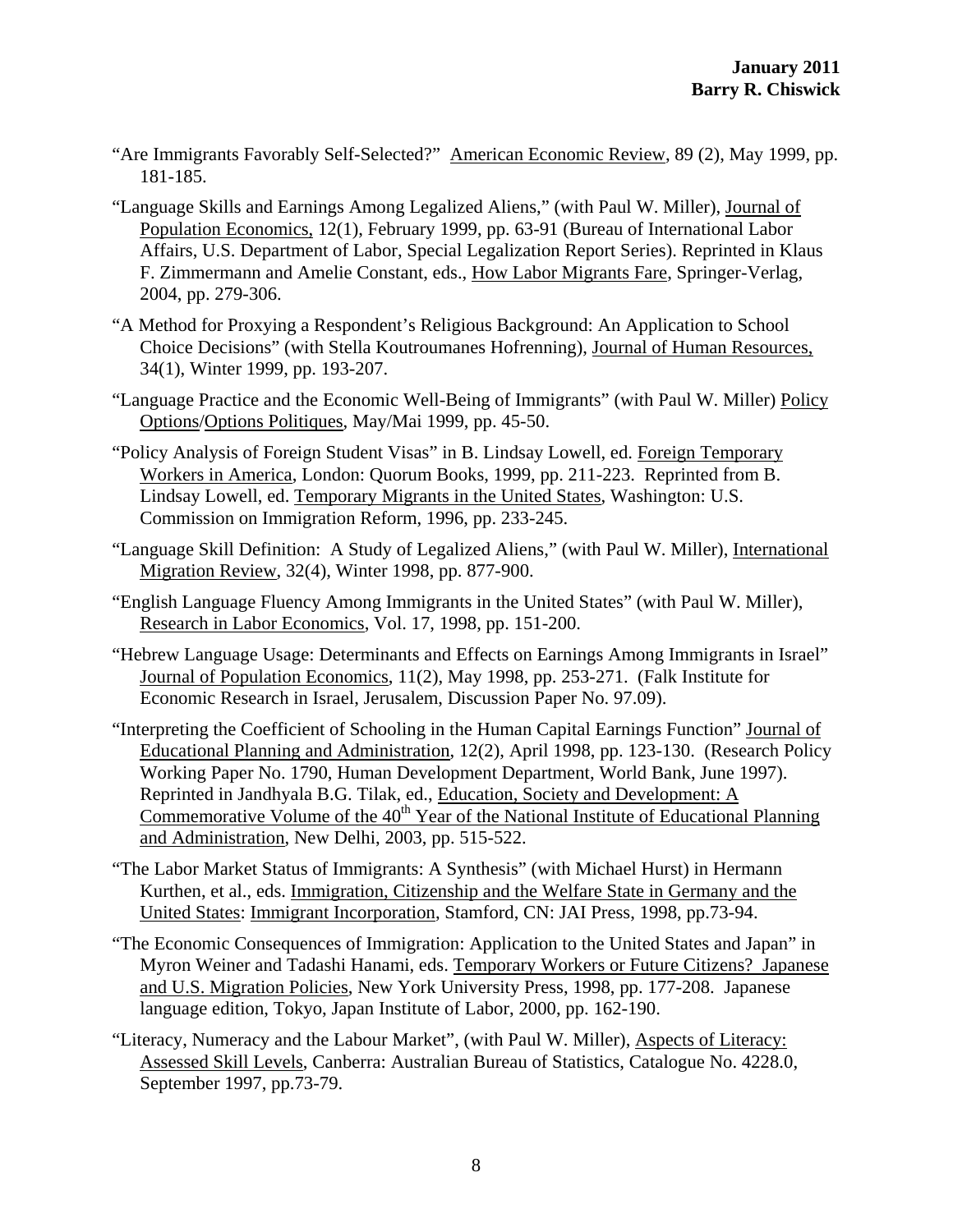- "The Economic Status of American Jews" in David M. Gordis and Dorit P. Gary, editors, American Jewry: Portrait and Prognosis, Behrman House, 1997, pp. 247-260.
- "The Educational Attainment of Immigrants: Changes Over Time" (with Yinon Cohen and Tzippi Zach) in Barry R. Chiswick, editor. The Economics of Immigrant Skill and Adjustment, Special Issue, Quarterly Review of Economics and Finance, Vol. 37, 1997, pp. 229-243.
- "Working and Family Life: The Experiences of Jewish Women in America" in Sergio DellaPergola and Judith Evan, eds. Papers in Jewish Demography, Institute of Contemporary Jewry, Hebrew University, 1997, pp. 277-287.
- "Soviet Jews in the United States: Language and Labour Market Adjustments Revisited," in Noah Lewin-Epstein, Yaacov Ro'i and Paul Ritterband, eds., Russian Jews on Three Continents: Migration and Resettlement, London: Frank Cass Publishers, 1997, pp 233-260. Reprinted in Elite Olshtain and Gabriel Horenczyk, eds., Language, Identity and Immigration, Jerusalem: Magnes Press, 2000, pp. 275-300. Paper presented at  $12<sup>th</sup>$  World Congress of Jewish Studies, Jerusalem, 1997.
- "The Labor Market Status of Immigrants: Effects of the Unemployment Rate at Arrival and Duration of Residence" (with Yinon Cohen and Tzippi Zach) Industrial and Labor Relations Review, 50 (2), January 1997, pp 289-303.
- "An Econometric Analysis of the Demand for Private Schooling" (with Stella Koutroumanes), Research in Labor Economics, Vol. 15, 1996, pp 209-237.
- "The Languages of the United States: What is Spoken and what it Means" (with Paul W. Miller), READ Perspectives, Fall 1996, pp 5-41.
- "Ethnic Networks and Language Proficiency Among Immigrants" (with Paul W. Miller), Journal of Population Economics, 9 (1), March 1996, pp 19-35. Reprinted in Klaus F. Zimmermann and Thomas K. Bauer, eds. The Economics of Migration, Edward Elgar Publishing, September 2002, Volume II, pp. 518-534. (Volume in the series The International Library of Critical Writing in Economics).
- "The Endogeneity Between Language and Earnings: International Analyses" (with Paul W. Miller), Journal of Labor Economics, 13 (2), April 1995, pp. 245-287. Reprinted in Klaus F. Zimmermann and Thomas K. Bauer, eds. The Economics of Migration, Edward Elgar Publishing, September 2002, Volume II, pp. 475-517. (Volume in the series The International Library of Critical Writing in Economics.) Reprinted in Donald M. Lamberton, ed., The Economics of Language,. Edward Elgar Publishing, 2003, pp. 198-242. (Volume in the series The International Library of Critical Writing in Economics).
- "The New Immigrants" (with Teresa A. Sullivan) in Reynolds Farley, ed. State of the Union: America in the 1990s, Vol. II. (1990 Census Monograph Project), New York: Russell Sage Foundation, 1995, pp. 211-270. Excerpts reprinted as "USA: The New Immigrants" in Ralph Rotte and Peter Stein, eds. Migration Policy and the Economy, Hanns-Seidel Foundation, Munich, 2002, pp. 19-36. Updated and revised in Klaus Zimmermann, ed., European Migration: What Do We Know? Oxford: Oxford University Press, 2005, pp. 507-571.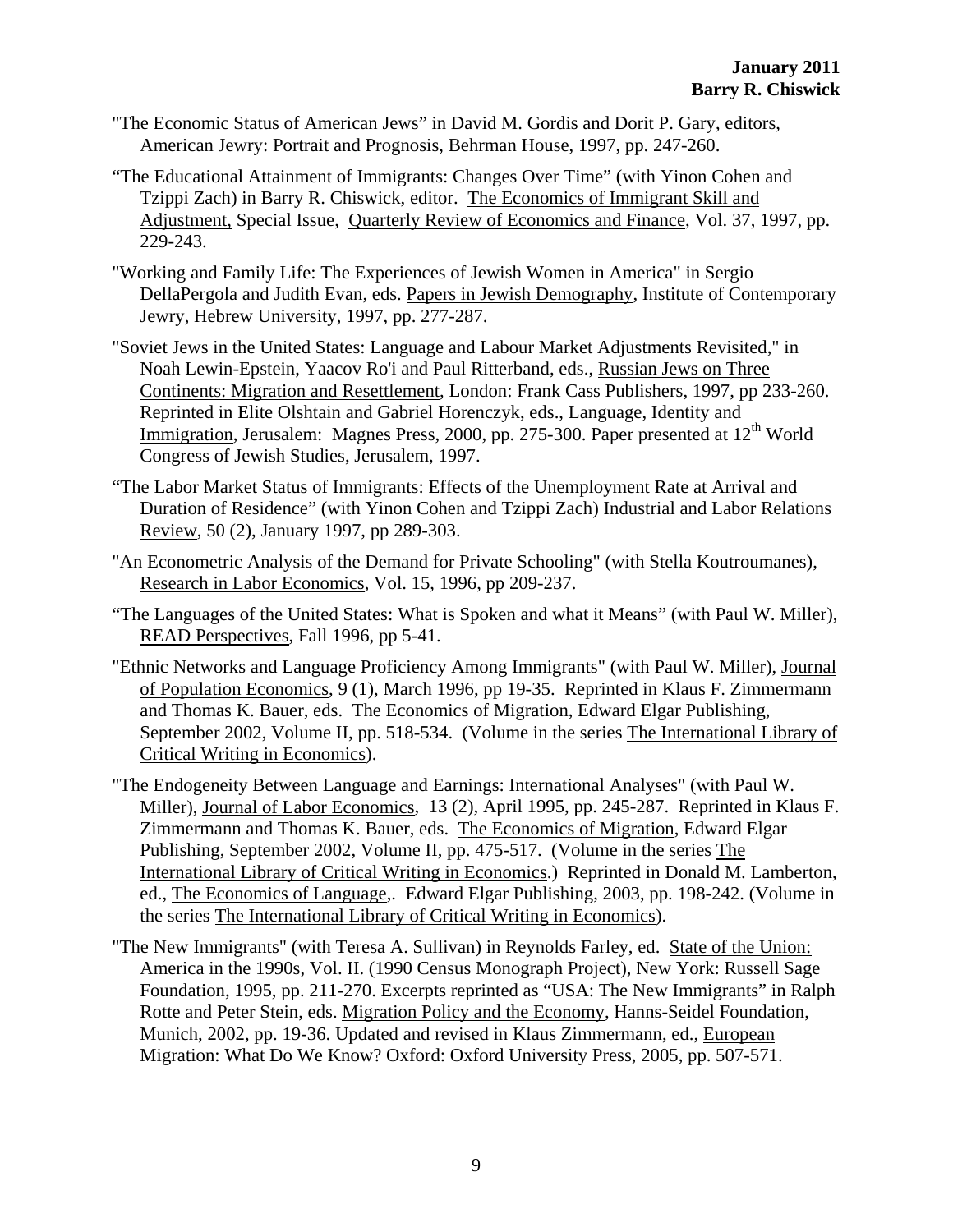- "The Economics of Discrimination: A Primer" in M. Tommasi and K. Ierulli, eds, The New Economics of Human Behavior: Essays in Honor of Gary S. Becker, Cambridge University Press, 1995, pp. 15-26.
- "The Determinants of Post-Immigration Investments in Education" (with Paul W. Miller) Economics of Education Review, June 1994, pp. 163 -177.
- "Language and Earnings Among Immigrants in Canada: A Survey" (with Paul W. Miller) in Sally Zerker, ed., Change and Impact: Essays in Canadian Social Sciences, Magnes Press, 1994, pp. 247-264. Reprinted in Harriet Duleep and Phani Wunnava, eds., Immigrants and Immigration Policy: Individual Skills, Family Ties and Group Identities, Greenwich, CT: JAI Press, 1996, pp 39-56.
- "Language and Labor Supply: The Role of Gender Among Immigrations in Australia" (with Paul W. Miller) Research on Economic Inequality, Vol. 5, 1994, pp. 153-189.
- "Language Choice Among Immigrants in a Multi-Lingual Destination" (with Paul W. Miller) Journal of Population Economics, Vol. 7, No 2, 1994, pp. 119-131.
- "The Performance of Immigrants in the United States Labor Market" in Herbert Giersch, ed., Economic Aspects of International Migration, Berlin: Springer-Verlag, 1994, pp 95-114.
- "The Skills and Economic Status of American Jewry: Trends Over the Last Half Century," Journal of Labor Economics--Special Issue in Honor of Jacob Mincer, 11(1), January 1993, pp. 229-242. Expanded version published as "The Skills and Economic Status of American Jewry" in Robert S. Wistrich, ed. Terms of Survival: The Jewish World Since 1945, London: Routledge, 1995, pp.115-129.
- "Soviet Jews in the United States: An Analysis of their Linguistic and Economic Adjustment" International Migration Review, 27(2), Summer 1993, pp. 260-286. and Revon Le Kalkalah (Economic Quarterly, in Hebrew), July 1991, #148, pp. 188-211.
- "Jewish Immigrants in the United States Labor Market at the Turn of the Century: A Preliminary Report," in U.O. Schmelz and S. DellaPergola, eds. Papers in Jewish Demography, 1989, Institute of Contemporary Jewry, Hebrew University, 1993, pp. 61-65.
- "The Impact of Immigrants on the Macroeconomy" (with Carmel U. Chiswick and George Karras), Carnegie-Rochester Conference Series on Public Policy, December 1992, vol. 37, pp. 279-316.
- "Language in the Immigrant Labor Market" (with Paul W. Miller), in Barry R. Chiswick, ed. Immigration, Language and Ethnicity: Canada and the United States, Washington: American Enterprise Institute, 1992, pp. 229-296, 471-476.
- "Jewish Immigrant Wages in America in 1909: An Analysis of the Dillingham Commission Data" Explorations in Economic History, 29(3), July 1992, pp. 274-289.
- "The Post-War Economy of American Jews" in Peter Y. Medding, ed., A New Jewry? America Since the Second World War, (Studies in Contemporary Jewry, Vol. 8), Oxford University Press, 1992, pp. 85-101.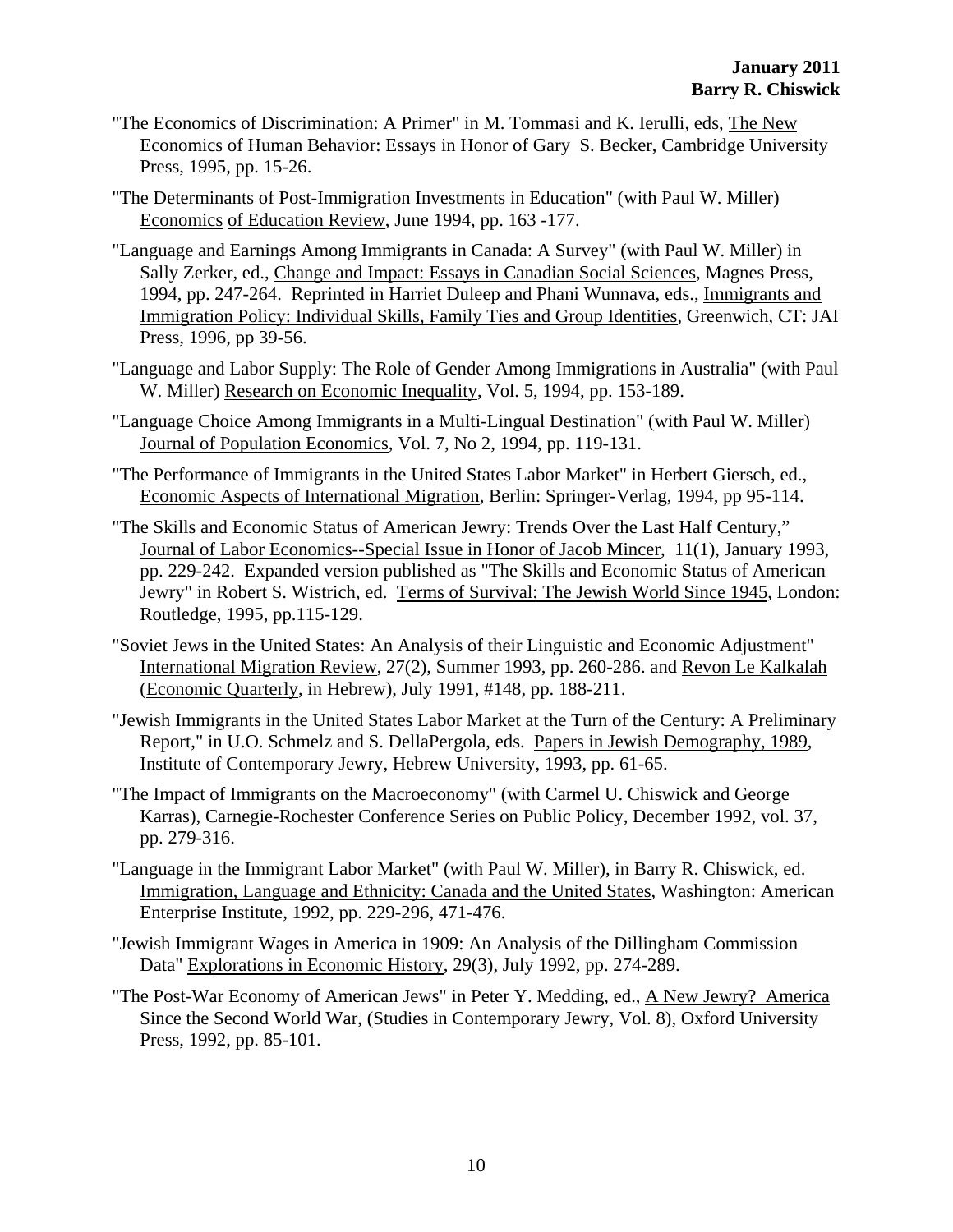- "Speaking, Reading and Earnings Among Low-Skilled Immigrants," Journal of Labor Economics, 9(2), April 1991, pp. 149-170. Reprinted in Klaus F. Zimmermann and Thomas K. Bauer, eds. The Economics of Migration, Edward Elgar Publishing, September 2002. (Volume in the series The International Library of Critical Writing in Economics).
- "Jewish Immigrant Skill and Occupational Attainment at the Turn of the Century," Explorations in Economic History, 28(1), January 1991, pp. 64-86.
- "An Economic Analysis of Philanthropy" in Barry A. Kosmin and Paul Ritterband, eds., Contemporary Jewish Philanthropy in America, Lanham, MD: Rowman and Littlefield, 1991, pp. 3-15. Irwin Distinguished Paper Award, Midwest Business Administration Association, 1989.
- "The U.S. Should Admit Immigrants on the Basis of Job Skills" in William Dudley, ed., Immigration: Opposing Viewpoints, San Diego, CA: Greenhaven Press, 1990, pp. 121-128. (Opposing Viewpoints Series). Reprinting of testimony before U.S. House of Representatives, Judiciary Committee, Subcommittee on Immigration, Refugees and International Law, March 1, 1990.
- "L'Immigration et L'Economie des Etats-Unis," Revue Europeenne des Migrations Internationals, Vol 6, No. 1, 1990, pp. 59-70.
- "Immigrant Earnings Adjustment: An International Comparison," in Charles M. Beach and Alan G. Green, eds., Policy Forum on the Role of Immigration in Canada's Future, Kingston, Ontario, 1989, pp. 40-51.
- "Differences in Education and Earnings Across Racial and Ethnic Groups: Tastes, Discrimination and Investments in Child Quality" Quarterly Journal of Economics, August 1988, pp. 571-597. (Summarized in Business Economics, January 1989, p. 58.) Center for the Study of the Economy and the State, University of Chicago, Working Paper #39, Revised September 1986.
- "Illegal Immigration and Immigration Control," Journal of Economic Perspectives, August 1988, pp. 101-115. Revised and updated in Francisco L. Rivera-Batiz, Selig L. Sechzer and Ira N. Gang, editors, U.S. Immigration Policy Reform in the 1980s, New York: Praeger, 1991, pp. 45-63. Reprinted in L. Reynolds, S. Masters and C. Moser, eds., Readings in Labor Economics and Labor Relations, 5th Edition, New York: Prentice Hall, 1991, pp. 103-115. Reprinted in Klaus F. Zimmermann and Thomas K. Bauer, eds. The Economics of Migration, Edward Elgar Publishing, September 2002, Volume I, pp. 353-366. (Volume in the series The International Library of Critical Writing in Economics.)
- "Earnings in Canada: The Roles of Immigrant Generation, French Ethnicity and Language" (with Paul W. Miller), Research in Population Economics, Vol. 6, 1988, pp. 183-228.
- "Legal Aliens: Toward A Positive Immigration Policy," Regulation, 1988, No. 1, pp. 17-22. (Revision of testimony presented before U.S. House of Representatives, Subcommittee on Immigration, Refugees and International Law, July 21, 1987.)
- "Immigration Policy, Source Countries and Immigrant Skills: Australia, Canada and the United States," in Lyle Baker and Paul W. Miller, eds., The Economics of Immigration, Canberra: Australian Government Printing Service, Summer 1988, pp. 163-206. (Center for the Study of the Economy and the State, University of Chicago, Working Paper, No. 45, June 1987.)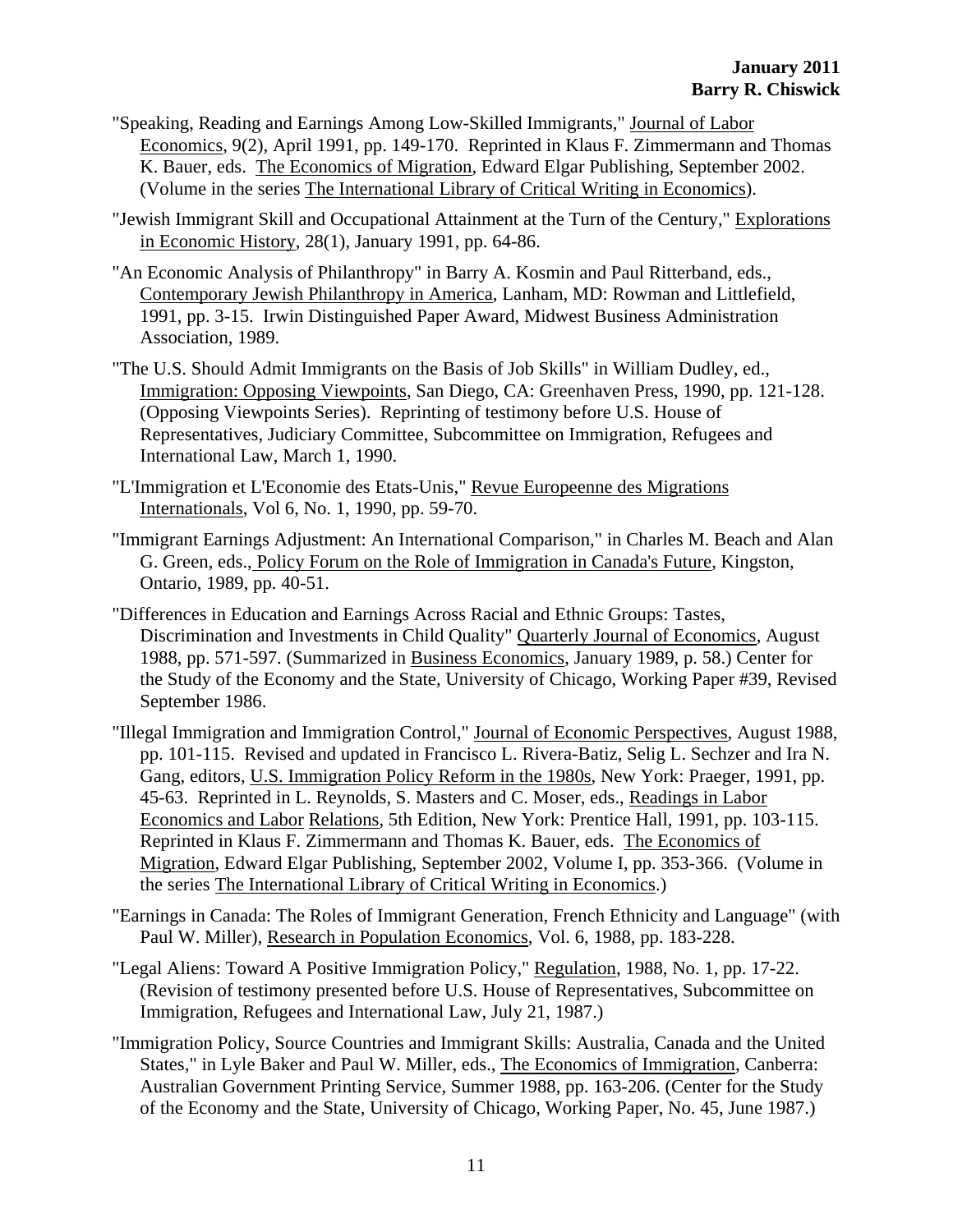- "The Immigration Reform and Control Act of 1986: Provisions and Implications," in Barbara D. Dennis, ed. Proceedings of the 40th Annual Winter Meetings, Industrial Reactions Research Association, Madison, IRRA, 1988, pp. 175-86.
- "Hispanic Men: Divergent Paths in the U. S. Labor Market," Monthly Labor Review, 111(11), November 1988, pp. 32-34.
- "The Labor Market Status of Hispanic Men," Journal of American Ethnic History, Fall 1987, pp. 30-58. First recipient of the Carlton C. Qualey Article Award, Immigration History Society, 1989.
- "Labor Supply and Investment in Child Quality: A Study of Jewish and Non-Jewish Women," Review of Economics and Statistics, November 1986, pp. 700-703. Expanded analysis with same title in Contemporary Jewry, Vol. 9, Fall 1988, pp. 35-61. "Reply," Review of Economics and Statistics, November 1992, pp. 726-727.
- "A Survey of the Employers of Illegal Aliens: Analysis of the Survey Methodology," 1986 Proceedings of the American Statistical Association, Section on Survey Research, 1987, pp. 178-183.
- "Illegal Aliens: A Preliminary Report on an Employee-Employer Survey," American Economic Review, May 1986, pp. 253-257.
- "Is the New Immigration Less Skilled than the Old?," Journal of Labor Economics, April 1986, pp. 168-192. Published simultaneously in H.B. Hansen, ed., Themes and Theories in Migration Research, Copenhagen: Danish Social Science Research Council, 1986, pp. 72- 119. Reprinted in Klaus F. Zimmermann and Thomas K. Bauer, eds. The Economics of Migration, Edward Elgar Publishing, September 2002, Volume III, pp. 14-38. (Volume in the series The International Library of Critical Writing in Economics.)
- "Evaluation of Census Bureau Procedures for the Measurement of Non-Cash Benefits and the Incidence of Poverty" in Conference on the Measurement of Non-Cash Benefits, Vol. 1, Washington: U.S. Bureau of the Census, 1986, pp. 36-56.
- "Human Capital and the Labor Market Adjustment of Immigrants: Testing Alternative Hypotheses," Research in Human Capital and Development, Vol. 4, 1986, pp. 1-26.
- "Mexican Immigrants: The Economic Dimension" in Rita Simon, ed., Immigration, Special Issue, The ANNALS of the American Academy of Political and Social Science, September 1986, pp. 92-101.
- "The Illegal Alien Policy Dilemma" in Susan Pozo, ed., Essays on Legal and Illegal Immigration, Kalamazoo: W. E. Upjohn Institute for Employment Research, 1986, pp. 73-87.
- "The Impact of Illegal Aliens and the Enforcement of Immigration Law" in Robert J. Thornton and J. Richard Aronson, eds., Forging New Relationships Among Business, Labor and Government, Greenwich: JAI Press, 1986, pp. 105-118.
- "Are Immigrants and Natives Perfect Substitutes in Production?" (with Carmel U. Chiswick and Paul W. Miller) International Migration Review, Winter 1985, pp. 674-685.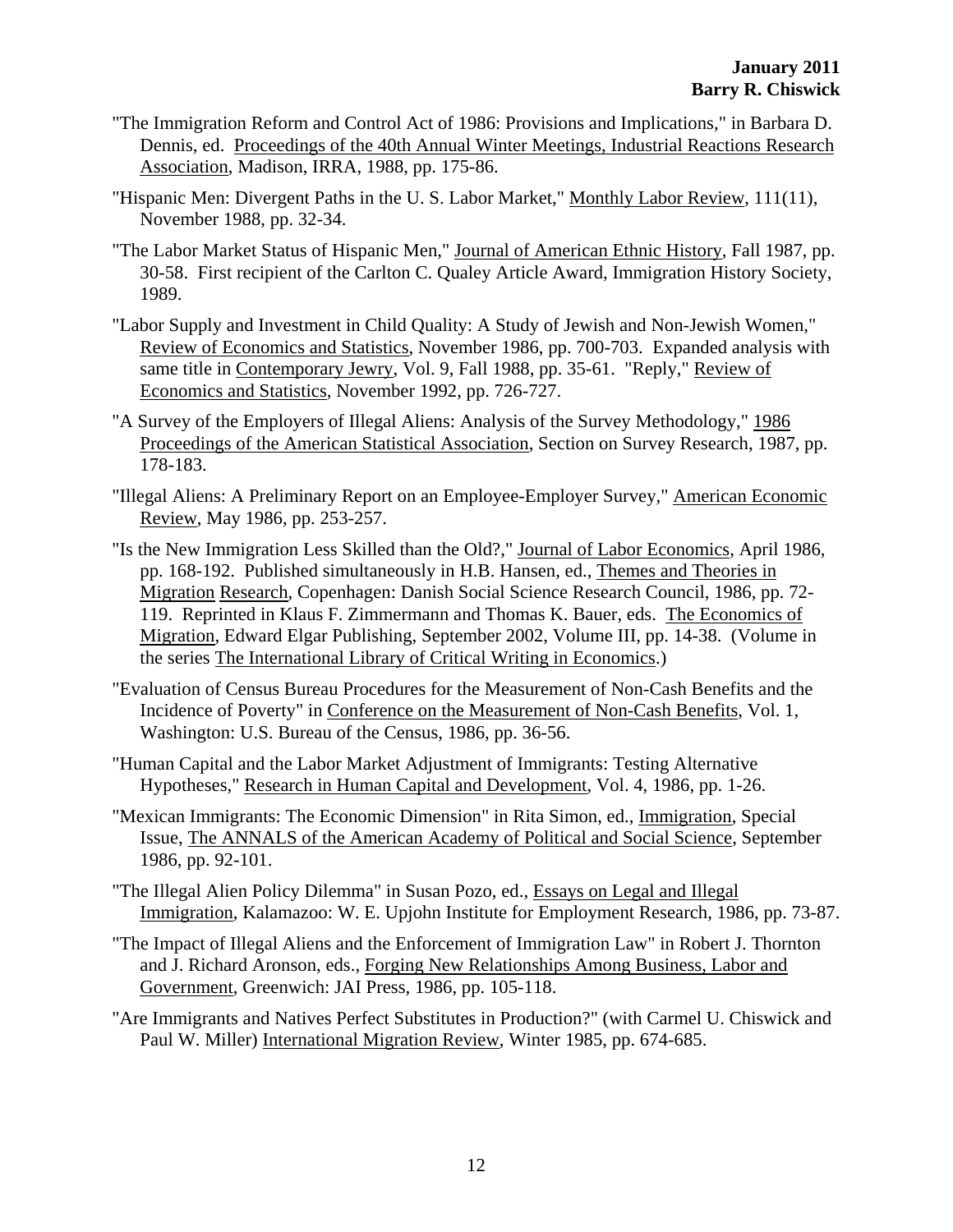- "Immigrant Generation and Income in Australia" (with Paul W. Miller) Economic Record, 61(173), June 1985, pp. 540-553. Reprinted in J. E. King, ed. Readings in Australian Labour Economics, South Melbourne: Macmillan Education Australia, 1992, pp. 75-87. Reprinted in Klaus F. Zimmermann and Thomas K. Bauer, eds. The Economics of Migration, Edward Elgar Publishing, September 2002, Volume II, pp. 169-182. (Volume in the series The International Library of Critical Writing in Economics).
- "Jewish Adjustment in Western Countries," Contemporary Sociology, January 1985, pp. 17-20. (Review article).
- "Nursing Homes: Why are There So Many Scandals?" in K. D'Andrande and P. Werhane, eds., Profit and Responsibility, Lewiston, NY: Edwin Mellen Press, 1985, pp. 238-249.
- "The Labor Market Status of American Jews: Patterns and Determinants," American Jewish Year Book, 1985, New York: American Jewish Committee, 1985, pp. 131-153. Reprinted in Winston A. VanHorne, ed., Ethnicity and the Work Force, Madison: University of Wisconsin,1985, pp. 96-123.
- "Illegal Aliens in the United States Labor Market: Analysis of Occupational Attainment and Earnings," International Migration Review, Fall 1984, pp. 714-732.
- "Race and Public Policy: The Statistical Connection" (with Carmel U. Chiswick), Challenge: The Magazine of Economic Affairs, September 1984, pp. 51-55.
- "Property Rights and the Labor Market" in Bert Elwert, ed., Free Enterprise: 15 Commentaries, Chicago: University of Illinois at Chicago, 1983, pp. 9-14.
- "The Earnings and Human Capital of American Jews," Journal of Human Resources, Summer 1983, pp. 313-336.
- "An Analysis of the Earnings and Employment of Asian-American Men," Journal of Labor Economics, April 1983, pp. 197-214.
- "The Economics of the Diaspora Revisited," Economic Development and Cultural Change (with Eliezer Ayal), July 1983, pp. 861-875.
- "Illegal Aliens in the United States Labor Market" in B. Weisbrod and H. Hughes, eds., Human Resources, Employment and Development, Vol. 3, The Problems of Developed Countries and The International Economy, London: Macmillan, 1983, pp. 346-367.
- "An Alternative Approach to Immigration Policy: Rationing by Skill," Population Research and Development Review, February 1983, pp. 21-33. (Revision of testimony before Senate Sub-Committee on Immigration and Refugee Policy, November 1981.)
- "The Impact of Immigration on the Level and Distribution of Economic Well-Being" in Barry R. Chiswick, ed., The Gateway: U.S. Immigration Issues and Policies, Washington: American Enterprise Institute, 1982, pp. 289-313.
- "Immigrants in the United States Labor Market," in J.N. Finger and T. D. Willett, eds., The Internationalization of the American Economy, Special Issue of The ANNALS of the American Academy of Political and Social Science, March 1982, pp. 64-73. Reprinted in N. R. Yetman, Majority and Minority: The Dynamics of Racial and Ethnic Relations, Allyn and Bacon, 1985, pp. 401-407.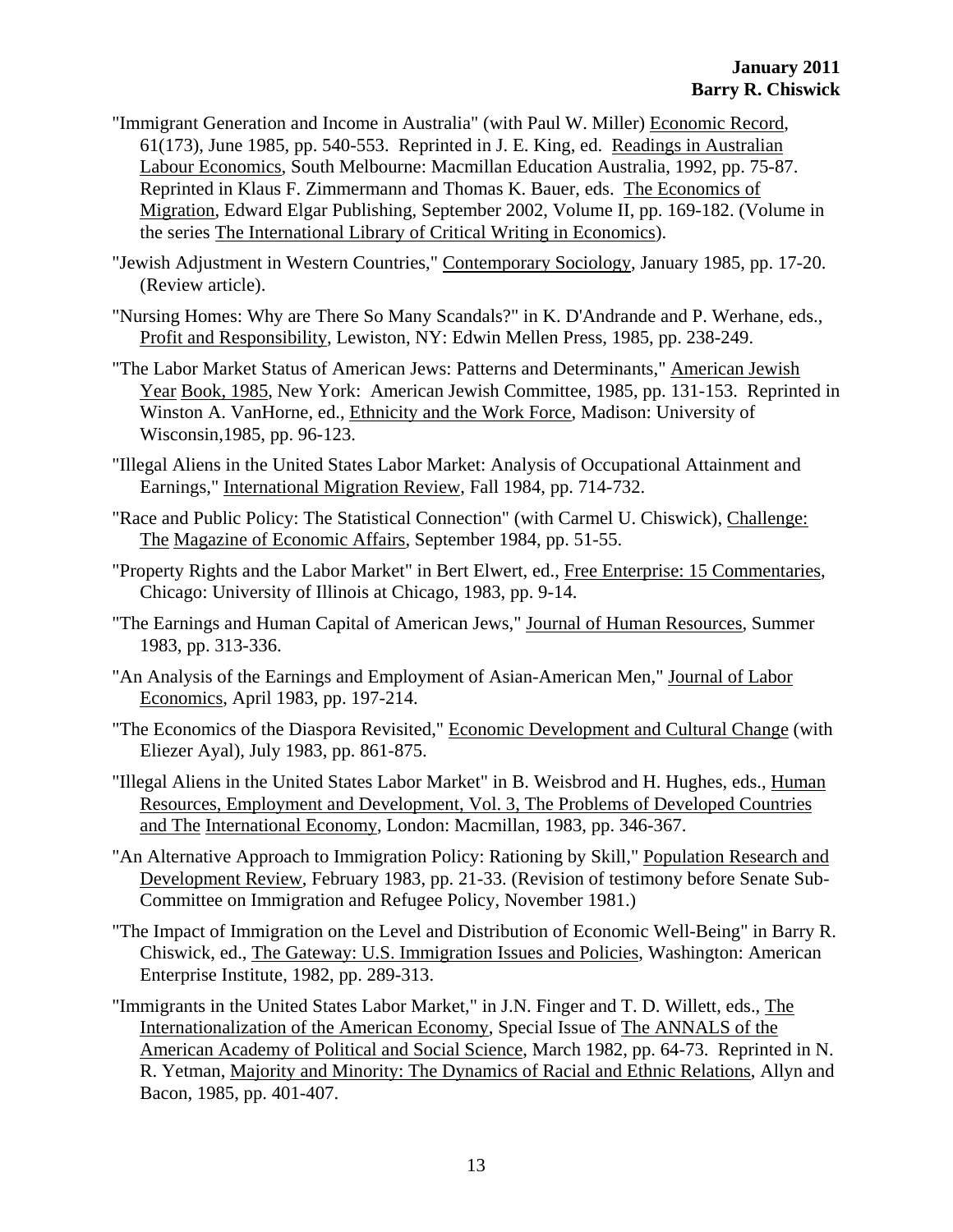- "Guidelines for the Reform of Immigration Policy," in William Fellner, ed., Essays in Contemporary Economic Problems, 1981-82, Washington: American Enterprise Institute, 1981, pp. 309-347. Reprinted with full legal citations in Seventh Annual Baron de Hirsch Meyer Lecture Series, University of Miami Law Review, September 1982, pp. 893-930.
- "Immigrant Earnings Patterns by Sex, Race and Ethnic Groupings," Monthly Labor Review, October 1980, pp. 22-25.
- "A Review of Counting the Labor Force, the Report of the National Commission on Employment and Unemployment Statistics," in William Fellner, ed., Contemporary Economic Problems, 1980, Washington: American Enterprise Institute, 1980, pp. 263-300.
- "The Earnings of White and Coloured Immigrants in Britain," Economica, 47(185) February 1980, pp. 81-87. Reprinted in Klaus F. Zimmermann and Thomas K. Bauer, eds. The Economics of Migration, Edward Elgar Publishing, September 2002, Volume II, pp. 162- 168. (Volume in the series The International Library of Critical Writing in Economics).
- "Some Data and Methodological Issues Regarding Research on the Economic Progress of Immigrants," in S. R. Couch and R. S. Bruce-Laporte, eds., Quantitative Data and Immigration Research, RIIES Research Notes, No. 2, Washington: Smithsonian Institution, 1979, pp. 137-165.
- "The Economic Progress of Immigrants: Some Apparently Universal Patterns," in William Fellner, ed., Contemporary Economic Problems, 1979, Washington: American Enterprise Institute, 1979, pp. 357-399. Reprinted in Barry R. Chiswick, ed., The Gateway: U.S. Immigration Issues and Policies, Washington: American Enterprise Institute, 1982, pp. 119- 158.
- "The Effect of Americanization on the Earnings of Foreign-Born Men," Journal of Political Economy, October 1978, pp. 897-922. Reprinted in Orley Ashenfelter and Kevin Hallock, eds., Labor Economics, Edward Elgar Publishing, 1995. Reprinted in Klaus F. Zimmermann and Thomas K. Bauer, eds. The Economics of Migration, Edward Elgar Publishing, September 2002, Volume II, pp. 3-27. (Volume in the series The International Library of Critical Writing in Economics). Reprinted in Marcelo M. Suarez-Orozco, Carola Suarez-Orozco, and Desiree Qin Hilliard, Interdisciplinary Perspectives on the New Immigration, Volume 2, The New Immigrant in the American Economy, London: Routledge, 2001, pp.  $111 - 136.$
- "Immigrants and Immigration Policy," in William Fellner, ed., Contemporary Economic Problems, 1978, Washington: American Enterprise Institute, 1978, pp. 285-325.
- "A Longitudinal Analysis of the Occupational Mobility of Immigrants," in Barbara D. Dennis, ed., Proceedings of the 30th Annual Winter Meetings, Industrial Relations Research Association, Madison, I.R.R.A., 1978, pp. 20-27. Excerpted in Monthly Labor Review, March 1978, pp.29-31.
- "The Earnings of Immigrants and Their Sons," Challenge: The Magazine of Economic Affairs May/June 1978, pp. 55-61.
- "An Analysis of Earnings Among Mexican-Origin Men," 1977 Proceedings of the American Statistical Association, Business and Economic Statistics Section, 1978, pp. 222-231.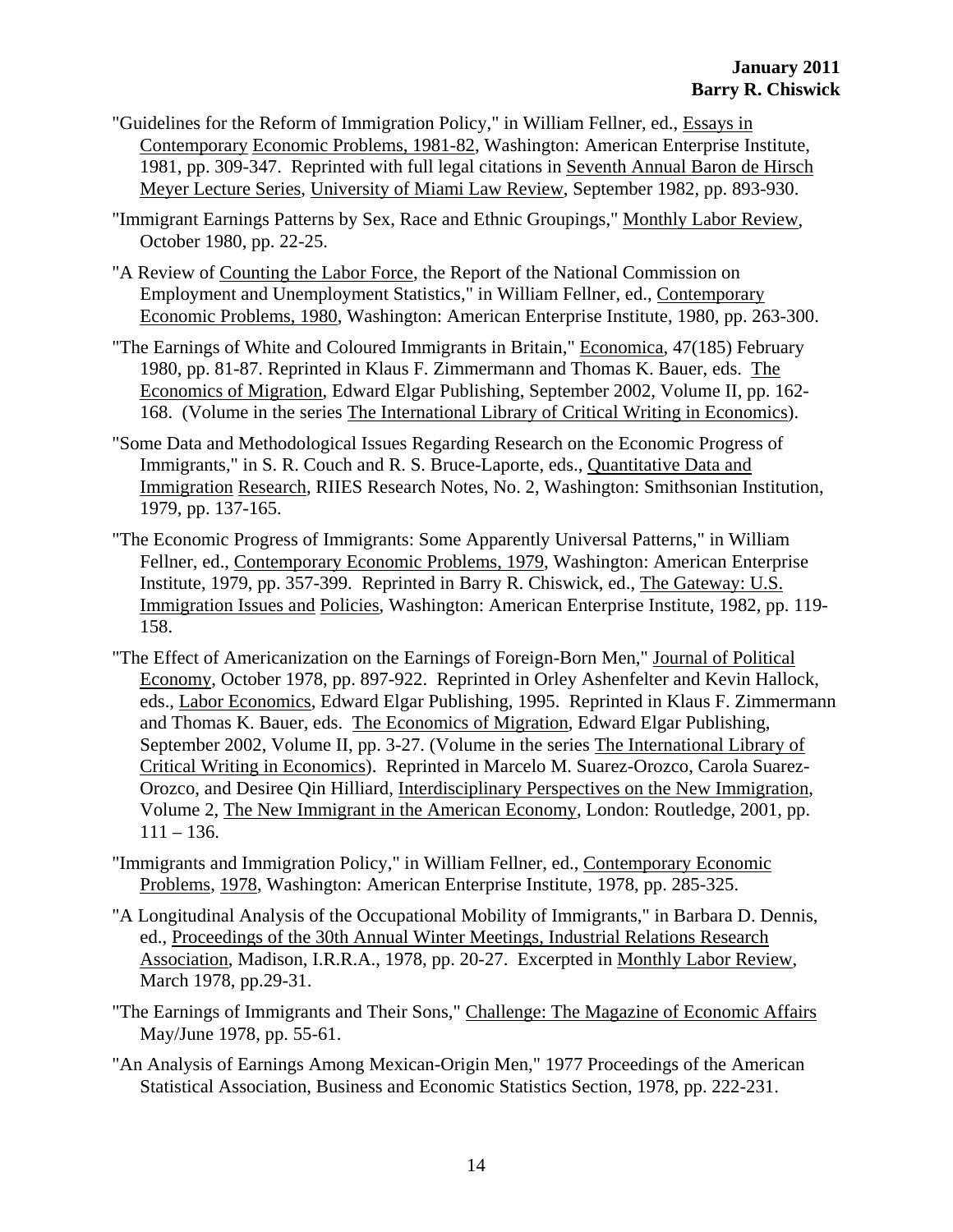- "The Income Transfer System: Impact, Viability and Proposals for Reform," in William Fellner, ed., Contemporary Economic Problems, 1977, Washington: American Enterprise Institute, 1977, pp. 347-428.
- "Sons of Immigrants: Are They at an Earnings Disadvantage?" American Economic Review, February 1977, pp. 376-380. (Errata AER, September 1977, p. 775). Reprinted in Klaus F. Zimmermann and Thomas K. Bauer, eds. The Economics of Migration, Edward Elgar Publishing, September 2002, Volume III, pp. 441-445. (Volume in the series The International Library of Critical Writing in Economics.)
- "Structural and Induced Unemployment," Economic Report of the President, 1977, pp. 136-146.
- "A Recursive Model of Income Inequality," (with G. R. Rice), 1976 Proceedings of the American Statistical Association, Business and Economic Statistics Section, 1977, pp. 558- 563.
- "Domestic Impact of Illegal Aliens The Issues of Employment and Earnings," Preliminary Report, Domestic Council Committee on Illegal Aliens, Domestic Council, Office of the White House, 1976 (Primary author), Chapter V.
- "Hospital Utilization: An Analysis of SMSA Differences in Hospital Admission Rates, Occupancy Rates and Bed Rates," Explorations in Economic Research (National Bureau of Economic Research), Summer 1976, pp. 326-378.
- "The Effect of Unemployment Compensation on a Seasonal Industry: Agriculture," Journal of Political Economy, June 1976, pp. 591-602.
- "The Demand for Nursing Home Care: An Analysis of the Substitution Between Institutional and Non-Institutional Care," Journal of Human Resources, Summer 1976, pp. 295-316. "Reply," Journal of Human Resources, Spring 1980, pp. 291-292.
- "Regional Variations in Hospital Occupancy Rates," Journal of Urban Economics, April 1976, pp. 113-126.
- "Income Security and Health Issues," (with June O'Neill and Paul MacAvoy) Economic Report of the President, 1976, Chapter 3, pp. 93-127.
- "Unemployment" (with June O'Neill) Economic Report of the President, 1975, Chapter 3, pp. 86-127.
- "An Analysis of Regional Differences in Hospital Admission Rates," 1974 Proceedings of the American Statistical Association--Business and Economic Statistics Section, 1975, pp. 334- 339.
- "The Effect of Occupation on Race and Sex Differences in Hourly Earnings," (with J. O'Neill, J. Fackler and S. Polachek) 1974 Proceedings of the American Statistical Association-Business and Economic Statistics Section, 1975, pp. 219-228. Reprinted, Review of Public Data Use, April 1975.
- "The Distribution of Income," (with June O'Neill) Economic Report of the President, 1974, Chapter 5, pp. 137-180.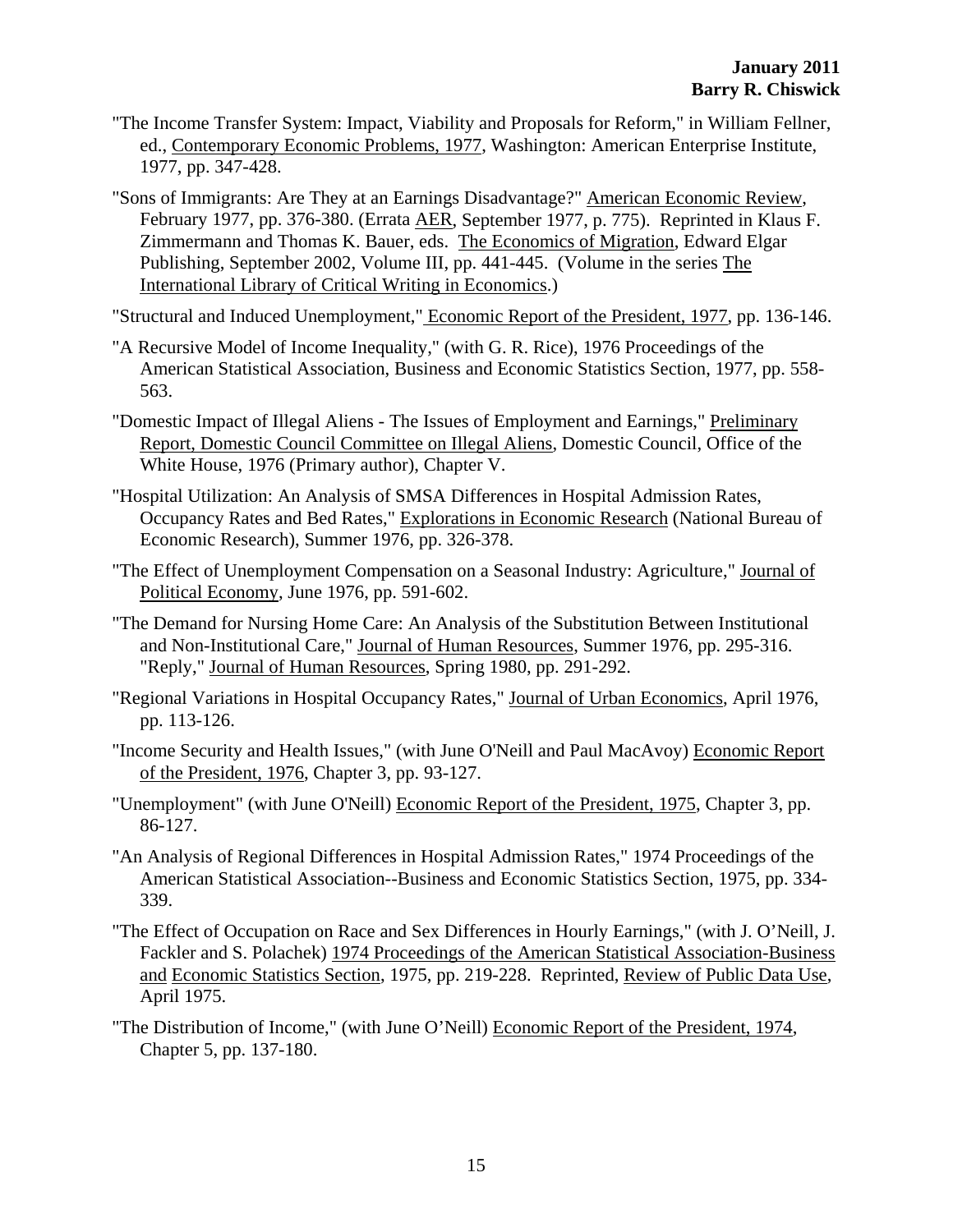- "Racial Differences in the Variation in Rates of Return from Schooling," in George von Furstenberg, et al., editors, Patterns of Racial Discrimination, Vol. II, Employment and Income, Lexington, MA:D.C. Heath, Lexington Books, 1974, pp. 101-119.
- "Racial Discrimination in the Labor Market: A Test of Alternative Hypotheses" Journal of Political Economy, November 1973, pp. 1,330-1,352.
- "Schooling, Screening and Income," in Lewis Solmon and Paul Taubman, eds., Does College Matter? Some Evidence on the Impact of Higher Education, New York: Academic Press, 1973, pp. 151-159.
- "Time Series Changes in Income Inequality in the United States Since 1939, with Projections to 1985," (with Jacob Mincer), Journal of Political Economy, Supplement, May/June 1972, pp. S34-S66. "Reply," Journal of Political Economy, September 1974, pp. 1,033-1,034.
- "Minimum Schooling Legislation, Externalities and a Child Tax," Journal of Law and Economics, October 1972, pp. 353-361.
- "Earnings Inequality and Economic Development," Quarterly Journal of Economics, February 1971, pp. 21-39.
- "Analysis of the Effects of a Graduated Tuition Program at State Universities," (with Joseph Burns), Journal of Human Resources, Spring 1970, pp. 237-245. Reprinted in Daniel Rogers and Hirsch Ruchlin, Economics and Education, New York: Free Press, 1971, pp. 91-97.
- "An Inter-Regional Analysis of Schooling and the Skewness of Income," in W. L. Hansen, ed., Education, Income and Human Capital, Universities-National Bureau of Economic Research Conference on Income and Wealth, Vol. 35, New York: NBER, 1970, pp. 157-184.
- "Minimum Schooling Legislation and the Cross-Sectional Distribution of Income," Economic Journal, September 1969, pp. 495-507.
- "An Economic Analysis of State Support for Higher Education," (with Joseph Burns), Western Economic Journal, March 1969, pp. 84-95.
- "Average Level of Schooling and the Intra-Regional Inequality of Income: A Clarification," American Economic Review, June 1968, pp. 495-500.
- "Education and the Distribution of Earnings," (with Gary S. Becker), American Economic Review, May 1966, pp. 358-369. Reprint Number Econ. 35, Bobbs Merrill Reprint Series in Economics. Reprinted, Gary S. Becker, Human Capital, 2nd Edition, New York: National Bureau of Economic Research, 1975, pp. 88-94, and 3rd edition, Chicago: University of Chicago Press, 1993.

# **C. Encyclopedia Articles**

- Encyclopedia of Family Health, "Immigrant Status and Family Health" (with Jidong Huang) Martha Craft-Rosenberg, ed., Sage Publications, forthcoming.
- Encyclopedia of American Jewish History "The Economic Status of American Jews in the Twentieth Century," (with Carmel Chiswick), in Stephen H. Norwood and Eunice G. Pollack, eds., Vol. 1, Santa Barbara: ABC-CLIO Publishers, 2008, pp. 62-66.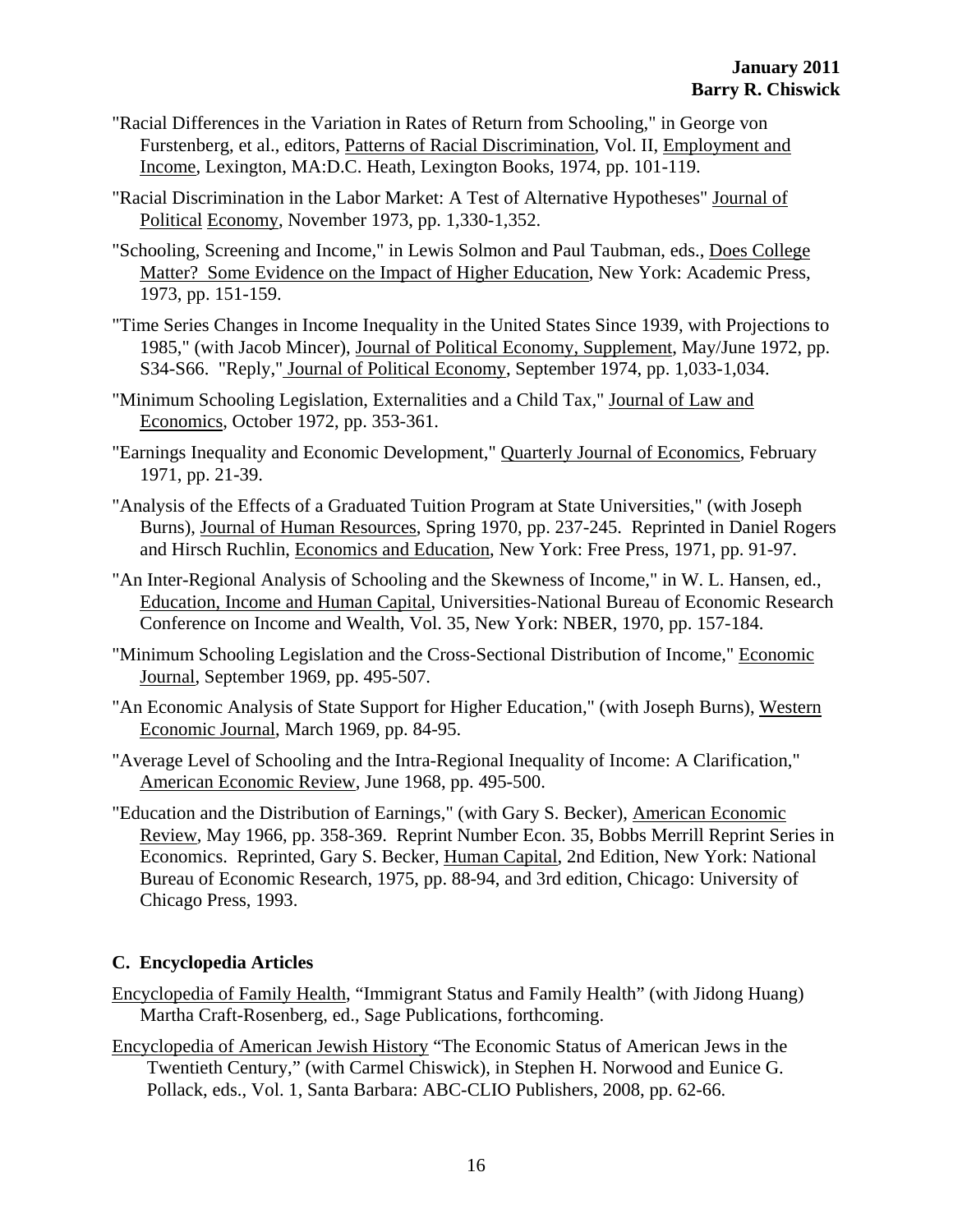- New Jewish Time, "Economic Transformation of American Jewry" (with Carmel U. Chiswick), Keter Publishing House, Israel, 2007 (Hebrew), Reprinted in Carmel U. Chiswick, Economics of American Judaism, London: Routledge, 2008, pp. 53-58. (English)
- A Companion to American Immigration, (Blackwell, Malden, MA 2006), in Reed Ueda, ed.,
	- (a) "Immigrant Residential and Mobility Patterns," (with Paul W. Miller), pp. 309-327.
	- (b) "Immigrants in the American Housing Market," (with Paul W. Miller), pp. 424-432.
- Immigration and Asylum: From 1900 to the Present, in Matthew J. Gibney and Randall Hansen, eds., "Economic Effects of Migration," Vol. 1, Santa Barbara: ABC-CLIO Publishers, 2005, pp. 166-169.
- World Book Encyclopedia: 1998 Year Book, Chicago: World Book Publishing, 1998, "A Special Report: Immigration," pp. 238-247.
- International Encyclopedia of Education, Second Edition--Economics of Education, Oxford: Elsevier Science, 1994, Vol. 5: "Immigrant's Economic Performance and Education," pp. 2,737-2,740.
- International Encyclopedia of Education: Research and Studies, Oxford: Pergamon Press, 1985. [Reprinted in George Psacharopoulos, ed., Economics of Education: Research and Studies, Oxford: Pergamon Press, 1987].
	- (a) "Immigrant's Economic Performance and Education," pp. 2,409- 2,411. [pp. 198-201]. (b) "Income Distribution and Education"(with Carmel U. Chiswick), pp.2,414-2,421. [pp.255-261].
	- (c) "Race Earnings Differentials," pp. 4,173-4,177. [pp. 232-237].

# **D**. **Technical Bulletins and Other Research Reports (Partial Listing)**

- The Economic Cost to Native-Born Americans of Limited English Language Proficiency, (with Paul W. Miller) Report prepared for the Center for Equal Opportunity, August 1998.
- Stylized Facts and the Characteristics of the Labor Supply in Venezuela: What Can Be Done to Improve the Outcome? (with Vincente Fretes-Cibils, G. Marquez and Henry Patrinos) World Bank Report No. 17901-VE, June 30, 1998.
- The Economics of Language: Application to Education (with Harry A. Patrinos) Training Manual, Human Development Network, World Bank, July 1996, Revised January 1998.
- Native Americans: Then and Now, Editor, Special Section, Quarterly Review of Economics and Finance, Vol. 37, No. 4, Fall 1997.
- "The Economics of Language: The Roles of Education and Labor Market Outcomes" Human Capital Development Working Papers, (HCDWP 70), World Bank, September 1996.
- "The Employment, Unemployment and Unemployment Compensation Benefits of Immigrants" (with Michael E. Hurst). In Advisory Council on Unemployment Compensation: Background Papers, Volume IV, Washington, DC: U.S. Government Printing Office, January 1996, pp. 1- 72.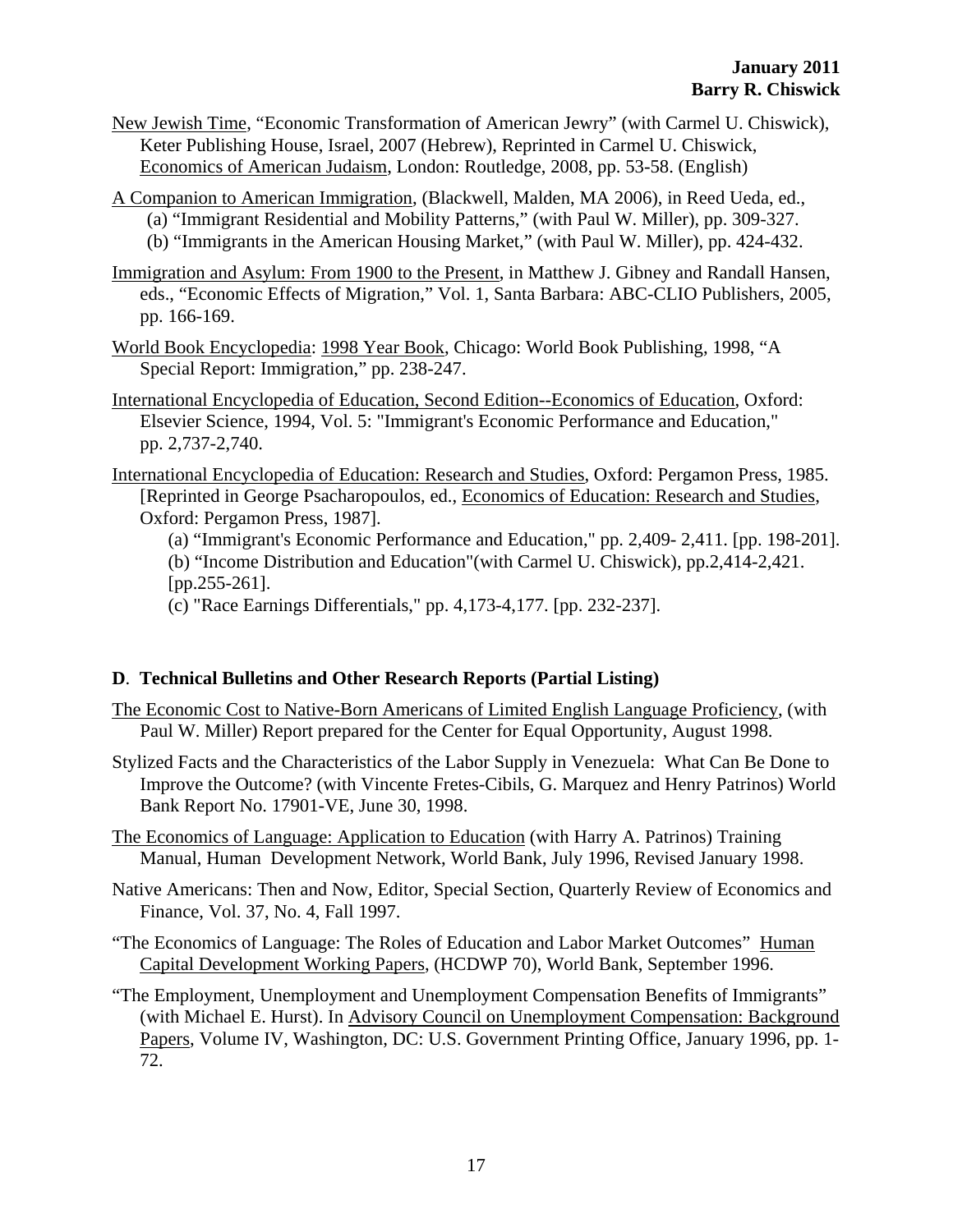- "Tables for Time Series on Jewish and Non-Jewish Differences in Skills and Economic Status," Department of Economics, University of Illinois at Chicago, xerox, August 1991.
- Unlegalized Aliens: A Survey and Analysis of Aliens Not Eligible for Legalization. Report prepared for the Immigration and Naturalization Service, U.S. Department of Justice, April 1989. Portions presented at American Economic Association Annual Meeting, December 1988 and Midwest Economics Association Annual Meeting, March 1990.
- "Racial and Ethnic Differences in Inter Vivos Transfers and Human Capital Investment" (with Donald Cox), mimeo, 1988.
- "Immigrants, Immigration Policy and the Distribution of Income" (with Marcus Alexis), Task Force Report: Joint Center for Political and Economic Studies, Washington, mimeo, 1988.
- The Employment and Employers of Illegal Aliens: The Survey and Analysis of Data, Report prepared for the Sloan Foundation, July 1985, Vol. I, 125 pp., Vol. II, Appendix-Survey Instruments.
- Immigrant Adjustment: Project Report for the Rockefeller Foundation, April 1985, mimeo, 209 pp.
- "Methodological Issues in the Analysis of Immigrant Adjustment and Impact," Report prepared for the Centre for Economic Policy Research and the Royal Institute of International Affairs, London, January 1985.
- "Some Issues for Analyses of the Labor Market Impact of Immigrants," Paper presented at Rockefeller Foundation Workshop on the Labor Market Impact of Immigrants, Wingspread, WI, 1982.
- The Effects of Immigration on Earnings and Employment in the United States. Report prepared for Bureau of International Labor Affairs, U.S. Department of Labor, November 1981, 155 pp., National Technical Information Service Number PB-83-189-373.
- "A Feasibility Study for a Survey of the Employers of Apprehended Undocumented Aliens: Project Report," (with Francis Fullam), Report prepared for the Employment and Training Administration, U.S. Department of Labor, National Technical Information Service, PB80- 208879, 1980, 60 pp. Presented at American Association of Public Opinion Research, Annual Meeting, May 1982.
- "Methodology for Estimating the Impact of Immigrants on Unemployment in the United States," Report prepared for the Immigration and Naturalization Service, U.S. Department. of Justice, mimeo, 1978, 50 pp.

# **E. Notes and Comments**

- "Forward" in Evelyn Lehrer, Religion, Economics and Demography, London: Routledge, 2008, pp.  $xix - xx$ .
- "Memorandum on the Economic Impact of Immigration," in House of Lords, The Economic Impact of Immigration, Volume II: Evidence, London, UK, April 1, 2008, pp. 424-426.
- "Commentary on Daniel Tichenor, "Making Sausage and Immigration Policy: The Politics and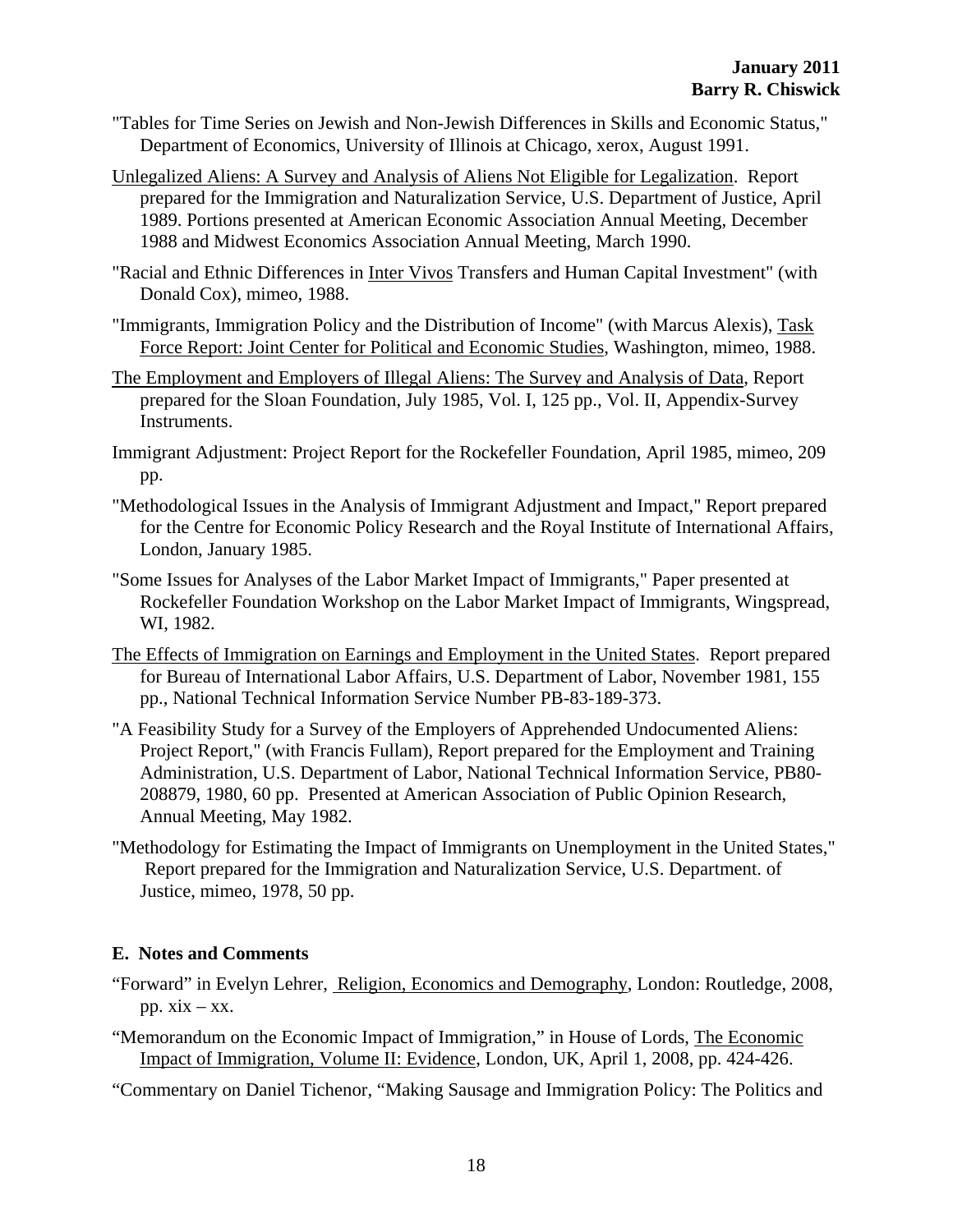Pathologies of Reform" in Labor: Studies in Working Class History of the Americas 5(2) Summer 2008, pp. 61-64.

- "Commentary on The Historical Relationship Between Migration, Trade and Development" in James F. Hollifield, Pia M. Orrenius and Thomas Osang, (eds.), Migration, Trade and Development: Proceedings of a Conference Sponsored by the Federal Reserve Bank of Dallas, 2007, pp. 295-299.
- "In Memoriam: Jacob Mincer 1922-2006," Journal of Population Economics, 20, (2007) pp. 3-6. Condensed version IZA Compact, October 2006, p.5.
- "Canadian Immigration Policy," in Charles Beach, Alan G. Green and Jeffrey G. Reitz., Canadian Immigration Policy for the  $21<sup>st</sup>$  Century, McGill-Queen's University Press, 2003, pp. 615-618.
- "Unemployment--Discussant," Changing Labour Markets: Prospects for Productivity Growth, Industry Commission, Government of Australia, Melbourne, 1997, pp. 146-149.
- "A New Beginning" Newsletter of the Society for Environmental Therapy, Vol. 16, Nos. 3-4, Sept.-Dec. 1996, pp 80-81.
- "It's All in the Head" Newsletter of the Society for Environmental Therapy, Vol. 13, Nos. 1-2, June 1993, pp.47-49.
- "Forward: An American Perspective" in The Road to Successful Absorption: Immigrants Tell Their Story, Jerusalem, Joint Distribution Committee, 1992.
- "Forward" in Michael L. Wyzan, The Political Economy of Ethnic Discrimination and Affirmative Action: A Comparative Perspective, New York: Praeger, 1990, pp. xiii-xv.
- "Discussion of Immigration as an Answer to Non-Replacement Fertility," Population and Development Review, Supplement, Volume 12 (1986), pp. 269-270. Conference on Non-Replacement Fertility, Stanford University, November 1985.
- "Discussion of Family Effects in Simple Models of Education, Occupational Status, and Earnings," Journal of Labor Economics, July 1986, Part 2, pp. S116-S120. Conference on Inter-generational Transfers, Snowbird, Utah, September, 1984.
- "Discussion on Welfare Dependency" in D. Lee Bawden, ed., The Social Contract Revisited, Washington: Urban Institute, 1984, pp. 153-156.
- "Employment Effects and Determinants of Minimum Wage Laws: An Analysis of Current Research," in Simon Rottenberg, ed., The Economics of Legal Minimum Wages, Washington: American Enterprise Institute, 1981, pp. 510-514.
- "Discussion on Generational Crowding," 1979 Proceedings, American Statistical Association Business and Economics Statistics Section, 1980.
- "Comments on Microeconomic Aspects of Employment and Unemployment Statistics," National Commission on Employment and Unemployment Statistics, Background Paper, No. 9, March 1978, pp. 51-56.
- "Immigrants in Britain," British Politics Group Newsletter, April 1978, pp. 3-5.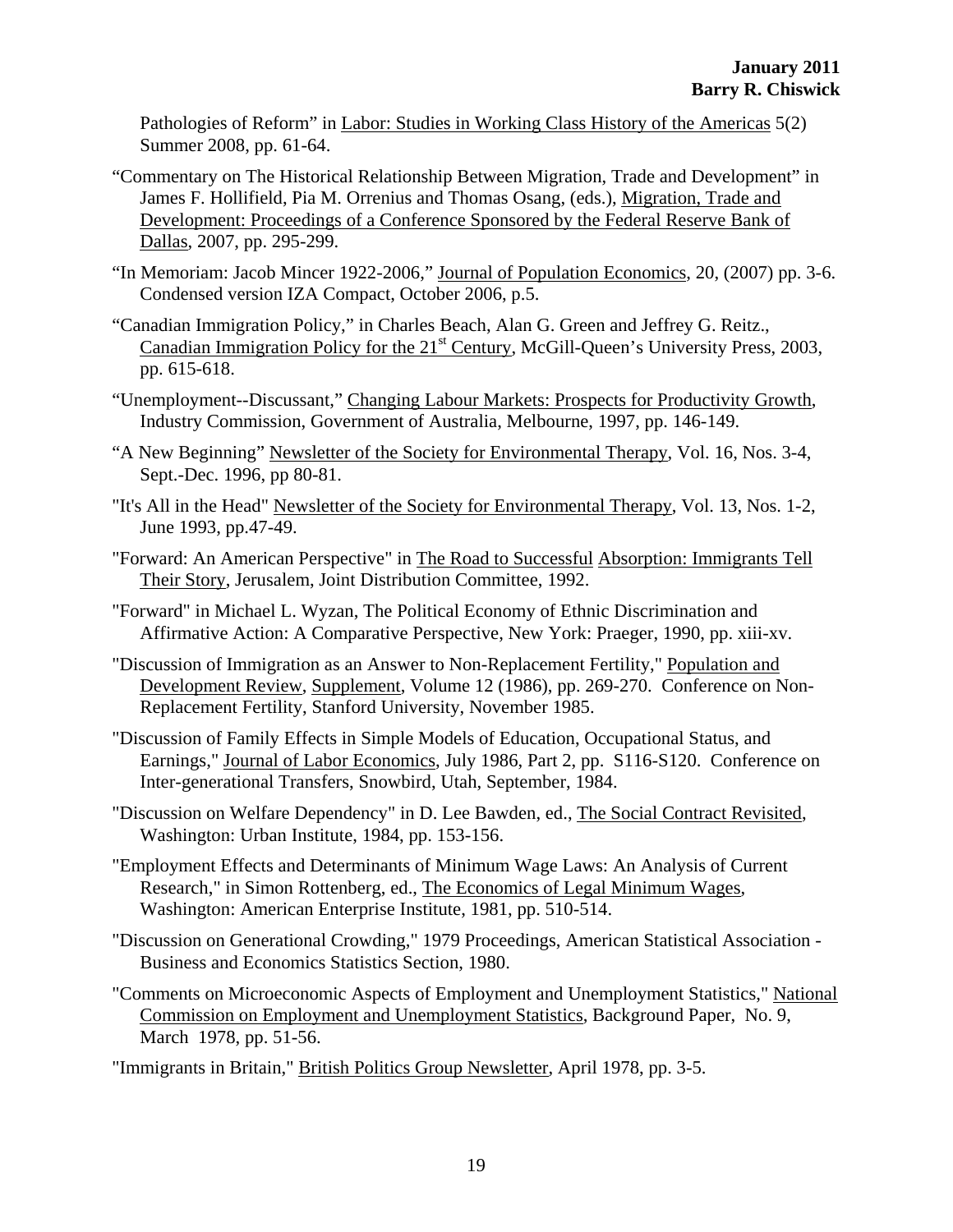- "The Effects of the Increased Labor Force Participation of Women," American Economic Review Papers and Proceedings, May 1978, pp. 95-96ndexing Social Security: Some Important Consequences," in Colin Campbell, ed., Financing Social Security, Washington: American Enterprise Institute, 1979, pp. 148-155.
- "Generating Inequality: Absolute or Relative Schooling Inequality?" Journal of Human Resources, Winter 1978, pp. 135-137.
- "A Note on Predicting the Poverty Rate," (with Michael McCarthy), Journal of Human Resources, Summer 1977, pp. 396-400.
- "The Effect of National Health Insurance on the Price and Quantity of Medical Care," in R. N. Rosett, ed., The Role of Health Insurance in the Health Services Sector, New York: NBER, 1976, pp. 529-532.
- "Labor Market Discrimination," in M. Intriligator and D. Kendrick, Frontiers of Quantitative Economics, Vol. 2, Amsterdam: North-Holland, 1974, pp. 559-562.
- "The Impact of Zero Economic Growth on Income Distribution," in A. Weintraub, et al., eds., The Economic Growth Controversy, International Arts and Sciences Press, 1973, pp. 194- 199.
- "Schooling and Earnings of Low Achievers: Comment," American Economic Review, September 1972, pp. 752-754.
- "The Economic Value of Time and the Wage Rate: Comment," Western Economic Journal, June 1967, pp. 294-295.

## **F. Book Reviews**

- Timothy J. Hatton and Jeffrey G. Williamson, Global Migration and the World Economy: Two Centuries of Policy and Performance for Economica, 77(305), January 2010, pp. 201-203.
- Robert B. Ekelund, Jr. Robert F. Hebert, and Robert D. Tollison, The Marketplace of Christianity, for Journal of Economic Literature, 47, June 2009, pp. 537–540.
- Martin Klinthall, Return Migration from Sweden, 1968-1996: A Longitudinal Analysis, Lund Studies in Economic History 21, for Historisk Tidskrift, (Journal of History), 2005, pp. 932- 933.
- Richard Alba and Victor Nee, Remaking the American Mainstream: Assimilation and Contemporary Immigration for City and Community, 3(4), 2004, pp. 427-430.
- Roger Daniels and Otis L. Graham, Debating American Immigration, 1882-Present, for EH.NET Review (electronic book review), October 2001.
- Frank D. Bean and Stephanie Bell-Rose, eds., Immigration and Opportunity: Race, Ethnicity, and Employment in the United States for Journal of Economic Literature, 34(2), June 2001, pp. 596-597.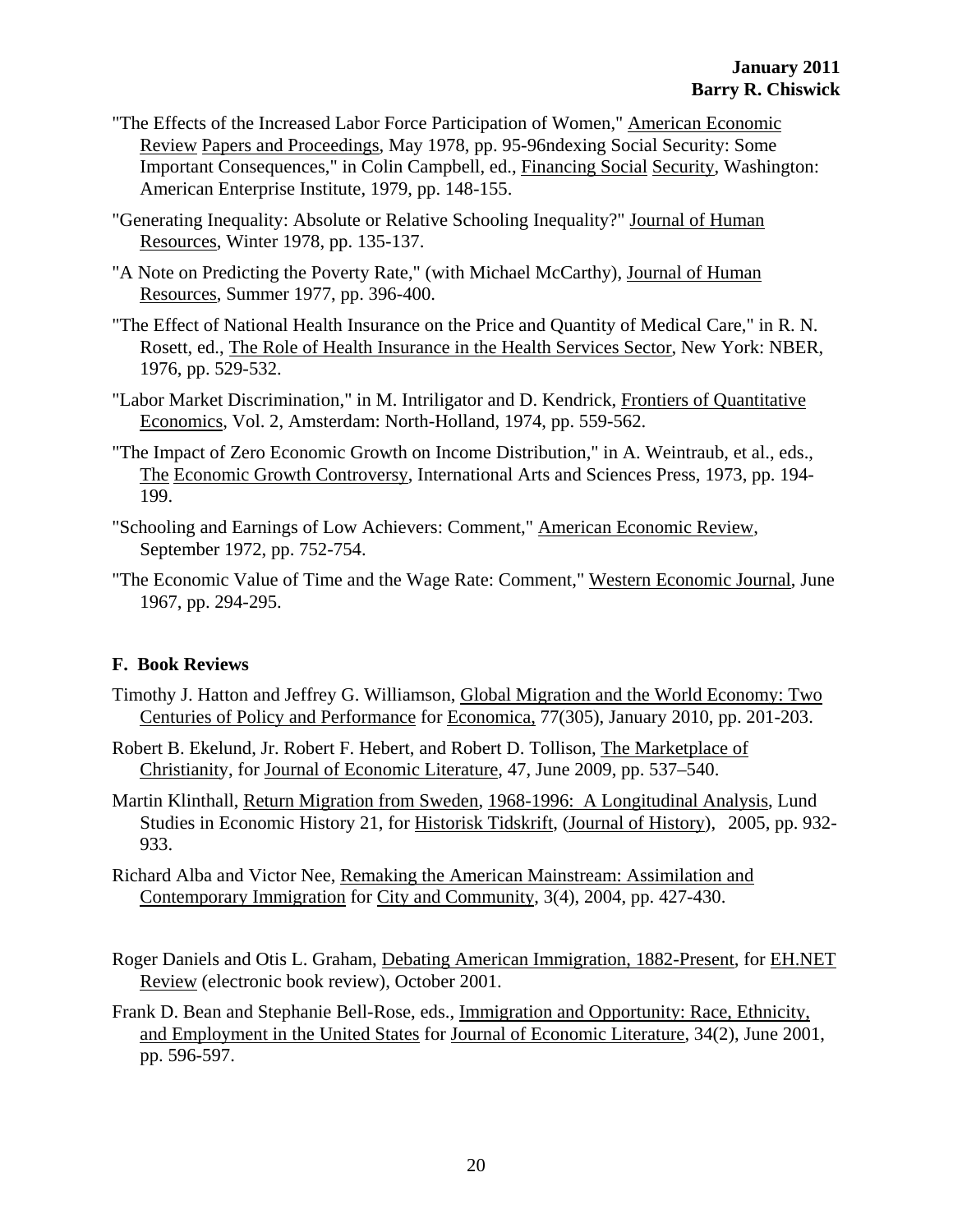- Daniel S. Hamermesh and Frank D. Bean, eds., Help or Hinderance? The Economic Implications of Immigration for African Americans, for Journal of Economic Literature, 38(1), March 2000, pp. 146-148.
- Kevin F. McCarthy and George Vernez, Immigration in a Changing Economy: California's Experience for Journal of American Ethnic History, 19(1), Fall 1999, pp. 80-82.
- Moshe Hartman and Harriet Hartman, Gender Equality and American Jews, for Shofar: An Interdisciplinary Journal of Jewish Studies, Vol. 16, No. 3, Spring 1998, pp. 180-182.
- Leon F. Bouvier and Lindsey Grant, How Many Americans? Population, Immigration and the Environment, for Population and Environment, January 1996, pp. 271-273.
- Shelly Tenenbaum, A Credit to Their Community: Jewish Loan Societies in the United States, 1880-1945, for AJS Review, Vol. 20, No. 2, 1995, pp. 447-449.
- Vernon M. Briggs, Jr., Mass Immigration and the National Interest for Journal of Economic Literature, June 1994, pp. 711-713.
- James F. Hollifield, Immigrants, Markets and States: The Political Economy of Postwar Europe, for American Journal of Sociology, Fall 1993, pp. 768-770.
- George J. Borjas and Richard B. Freeman, eds., Immigration and the Work Force for Journal of Economic Literature, June 1993, pp. 910-911.
- Oded Stark, The Migration of Labor, for Economic Development and Cultural Change, July 1993, pp. 903-905.
- Susan A. Glenn, Daughters of the Shtetl: Life and Labor in The Immigrant Generation for AJS Review, Fall 1992, pp. 343-345.
- John M. Abowd and Richard B. Freeman, eds., Immigration, Trade and the Labor Market, for Journal of Economic Literature, March 1992, pp. 212-213.
- Guillermina Jasso and Mark R. Rosenzweig, The New Chosen People: Immigrants in the United States, for Population and Development Review, December 1991, pp. 739-740.
- George J.Borjas, Friends or Strangers: The Impact of Immigrants on the U. S. Economy, for Journal of Economic Literature, June 1991, pp. 627-629.
- George J. Borjas, International Differences in the Labor Market Performance of Immigrants for Industrial and Labor Relations Review, April 1991, pp. 570-571.
- Stanley Lieberson and Mary C. Waters, From Many Strands: Ethnic and Racial Groups in Contemporary America, for Journal of the American Statistical Association, September 1990, pp. 903-904.
- Gerald W. Scully, The Business of Major League Baseball for Business Economics, October 1990, pp. 63-64.
- Economic and Social Commission for Asia and the Pacific, International Labor Migration and Remittances Between the Developing ESCAP Countries and the Middle East: Trends, Issues and Policies, for Economic Development and Cultural Change, January 1990, pp. 431-432.
- Paul R. Lawrence, Unsportsmanlike Conduct: The National Collegiate Athletic Association and the Business of College Football, for Business Economics, January 1989, pp. 62-63.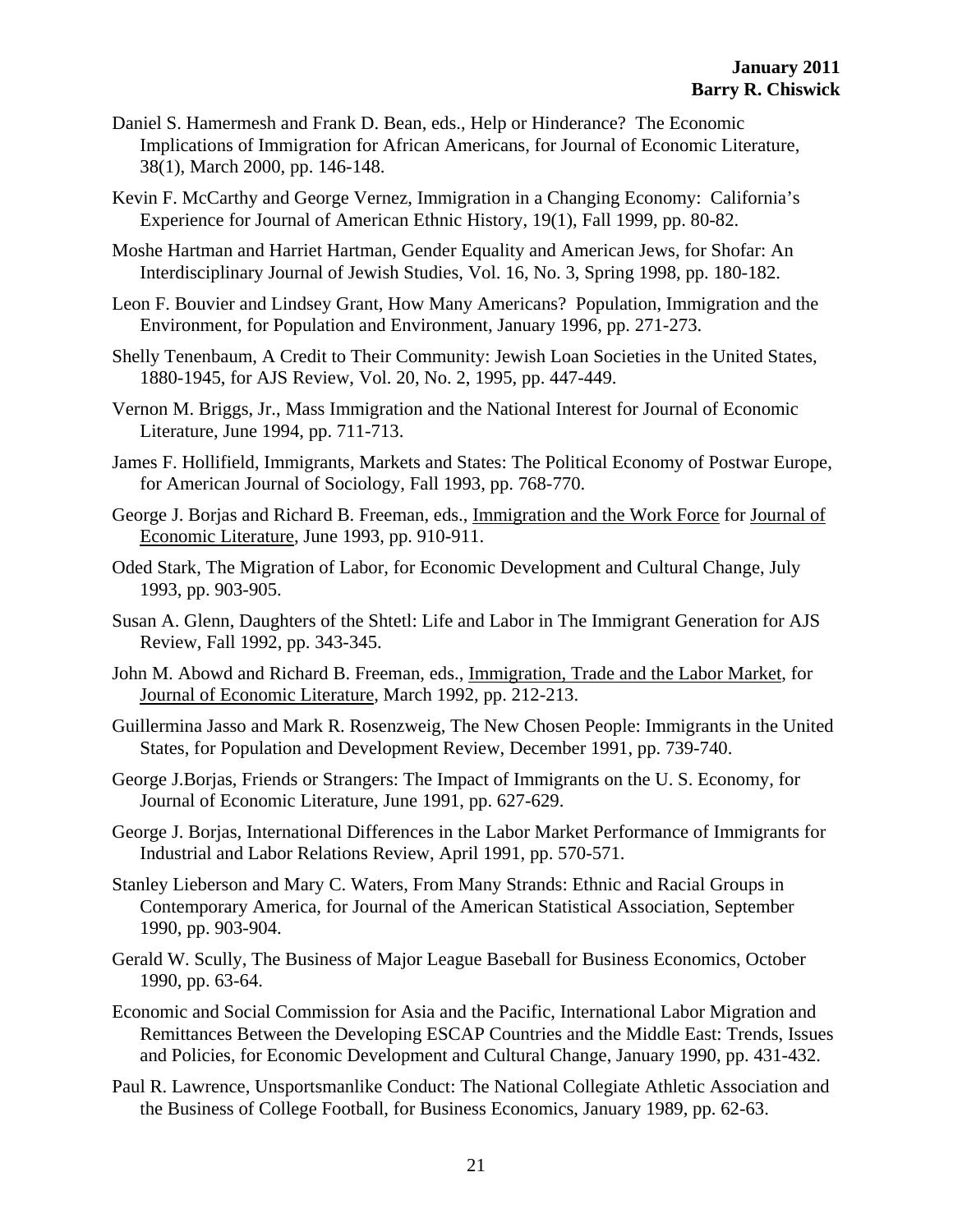- Thomas R. Bailey, Immigrant and Native Workers: Contrasts and Competition, for Journal of Economic Literature, June 1988, pp. 726-727.
- Silvia Pedraza-Bailey, Political and Economic Migrants in America: Cubans and Mexicans, for Journal of American Ethnic History, Fall 1987, pp. 105-106.
- Richard D. Lamm and Gary Imhoff, The Immigration Time Bomb: The Fragmenting of America, for Population and Development Review, July 1986, pp. 352-353.
- Caroline Joll, Chris McKenna, Robert McNaff and John Shorey, Developments in Labour Market Analysis, for Industrial and Labor Relations Review, July 1985, pp. 668-669.
- Thomas Sowell, The Economics and Politics of Race: An International Perspective, for Journal of Economic Literature, September 1984, pp. 1158-1160.
- Charles F. Mueller, The Economics of Labor Migration: A Behavioral Analysis, for International Migration Review, Winter 1984, pp. 715-716.
- Harry E. Cross and James A. Sandos, Across the Border: Rural Development in Mexico and Recent Migration to the United States, for American Journal of Agricultural Economics, May 1983, p. 459.
- Jere R. Behrman, et al., Socioeconomic Success: A Study of the Effects of Genetic Endowments, Family Environment, and Schooling, for Journal of Economic Literature, June 1982, pp. 630- 631.
- Lewis C. Solmon, et al., College as a Training Ground for Jobs, for Economics of Education Review, Summer 1981, pp. 393-396.
- Alan S. Blinder, Toward an Economic Theory of Income Distribution, for Industrial and Labor Relations Review, April 1978, pp. 405-406.
- Marvin H. Kosters, Controls and Inflation: The Economic Stabilization Program in Retrospect, for Industrial and Labor Relations Review, April 1977, pp. 401-402.
- Jan Tinbergen, Income Distribution: Analysis and Policies, for Journal of Political Economy , April 1976, pp. 422-425.
- Martin Feldstein, The Rising Cost of Hospital Care, for Medical Care, March/April 1973, pp. 168-172.
- Thomas Ribich, Education and Poverty, for Political Science Quarterly , March 1971, pp. 171-173.

## **G. Newspaper and Magazine Articles (Excludes Letters)**

"Immigration" Policy Express, Clare Boothe Luce Policy Institute, No. 7-7, 2007.

"Le Movement Perpetuel" (with Timothy J. Hatton and Jeffrey G. Williamson) Courrier de la Planete, 81-82, July-December 2007, pp. 40-45 (French).

"The Worker Next Door" New York Times, Saturday, June 3, 2006, p. A23.

 La Globalisation en Col Blanc" (with Timothy J. Hatton) Courrier de la Planete, 3(69), 2002, pp. 51-54. (French).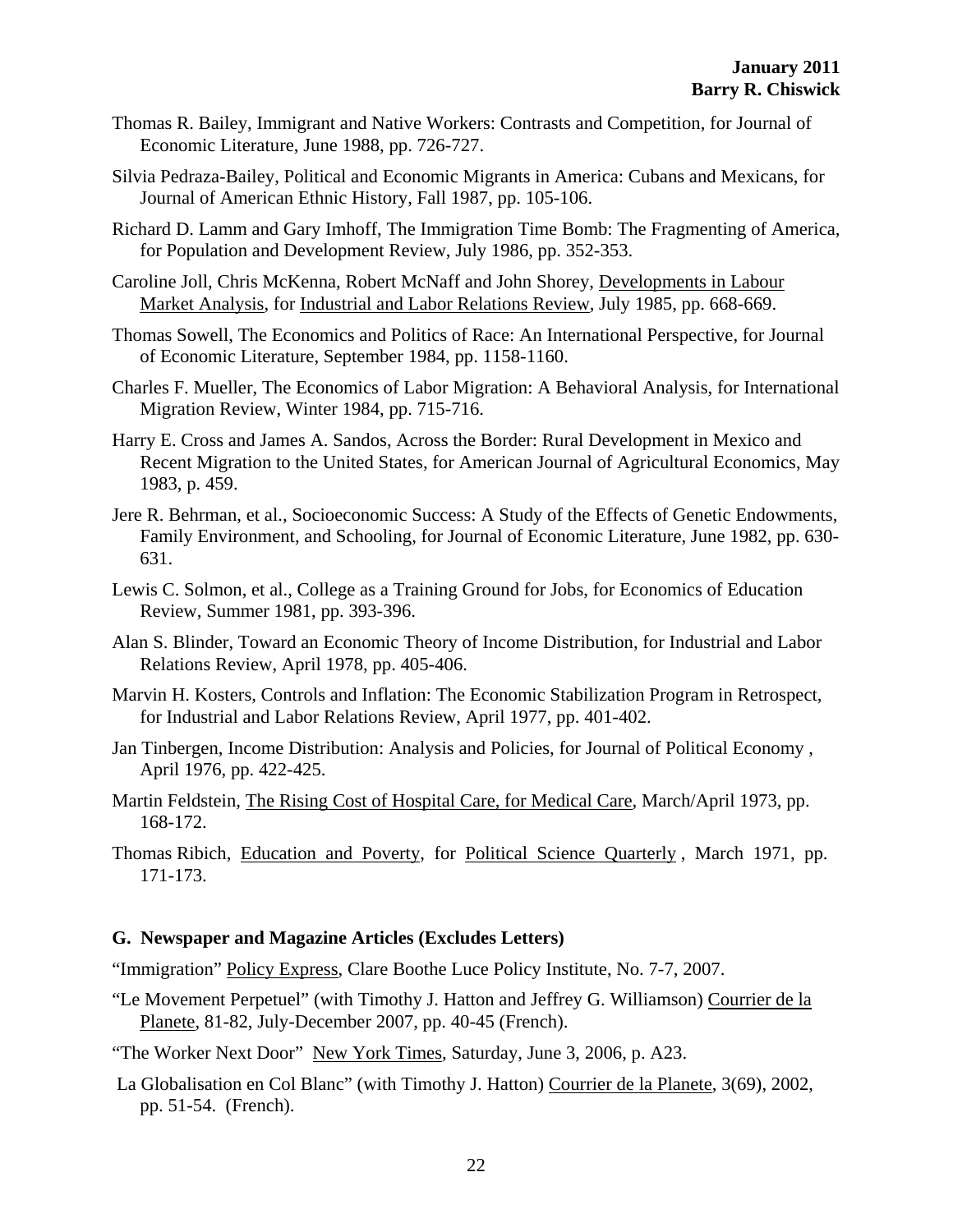"Boosting the Living Wage" Crain's Chicago Business, November 25, 2002.

- "Speaking English in America" Washington Times, Tuesday, December 3, 1996, p. A15.
- "Immigration Policy for a Post-Industrial Economy," The American Enterprise, March/April 1995, pp. 46-50. Reprinted, American Chamber of Commerce (UK) Newsletter, Summer 1995.
- "Immigration Policy: The Case for Radical Reform" Jobs and Capital, Milken Institute, Summer 1994, pp. 25-27.
- "Opening the Golden Door," Washington Post, Outlook Section, Sunday, October 7, 1990, p.D-3 and Washington Post National Weekly Edition, October 15-21, 1990, p. 5.
- "Immigration Act A Toothless Tiger," University of Illinois Chicagoan, December 1987, p. 3.
- "The Achievement of American Jews, " Reconstructionist, January 1987, pp. 11-14.
- "A Troubling Drop in Immigrant 'Quality'," New York Times, Section 3, "Business", Sunday, December 21, 1986, p. 3. Reprinted in Louis Mendoza and S. Shankar (2003), Crossing into America: The New Literature of Immigration, New York: New Press, pp. 282-285.
- "Illegal Aliens Don't Fit the Stereotype," Chicago Tribune, Thursday, April 24, 1986, Op. Ed. Page, p. 27.
- "Illegal Aliens and the Law," (with Carmel U. Chiswick) Los Angeles Times, October 9, 1985, Part II, p. 5.
- "The 'Taste' for Discrimination," New Perspectives (U.S. Commission on Civil Rights), Spring 1985, pp. 19-23.
- "Blanket Amnesty: Contrary to U. S. Interests," Christian Science Monitor, December 13, 1984, p. 21.
- "On Benefits of Mandatory Retirement," (with Carmel U. Chiswick), New York Times, November 12, 1977, Op. Ed. Page, p. 21
- "Prices and the Myth of Exploitation in the Ghetto," UCLA Daily Bruin, March 1969. Substantially reprinted as "Ghetto Economics" in Armen Alchian and William R. Allen, University Economics, Belmont, CA: Wadsworth Publishers, 2nd and 3rd editions (pp. 502- 503).

#### **H. Survey Data (Available from Social Science Data Archive, UIC.)**

- "Survey of Illegal Aliens in the Los Angeles Labor Market, 1986-87" Survey Research Laboratory, University of Illinois at Chicago, 1988.
- "Illegal Aliens and Their Employers in the Chicago Labor Market, 1984" Survey Research Laboratory, University of Illinois at Chicago, 1985.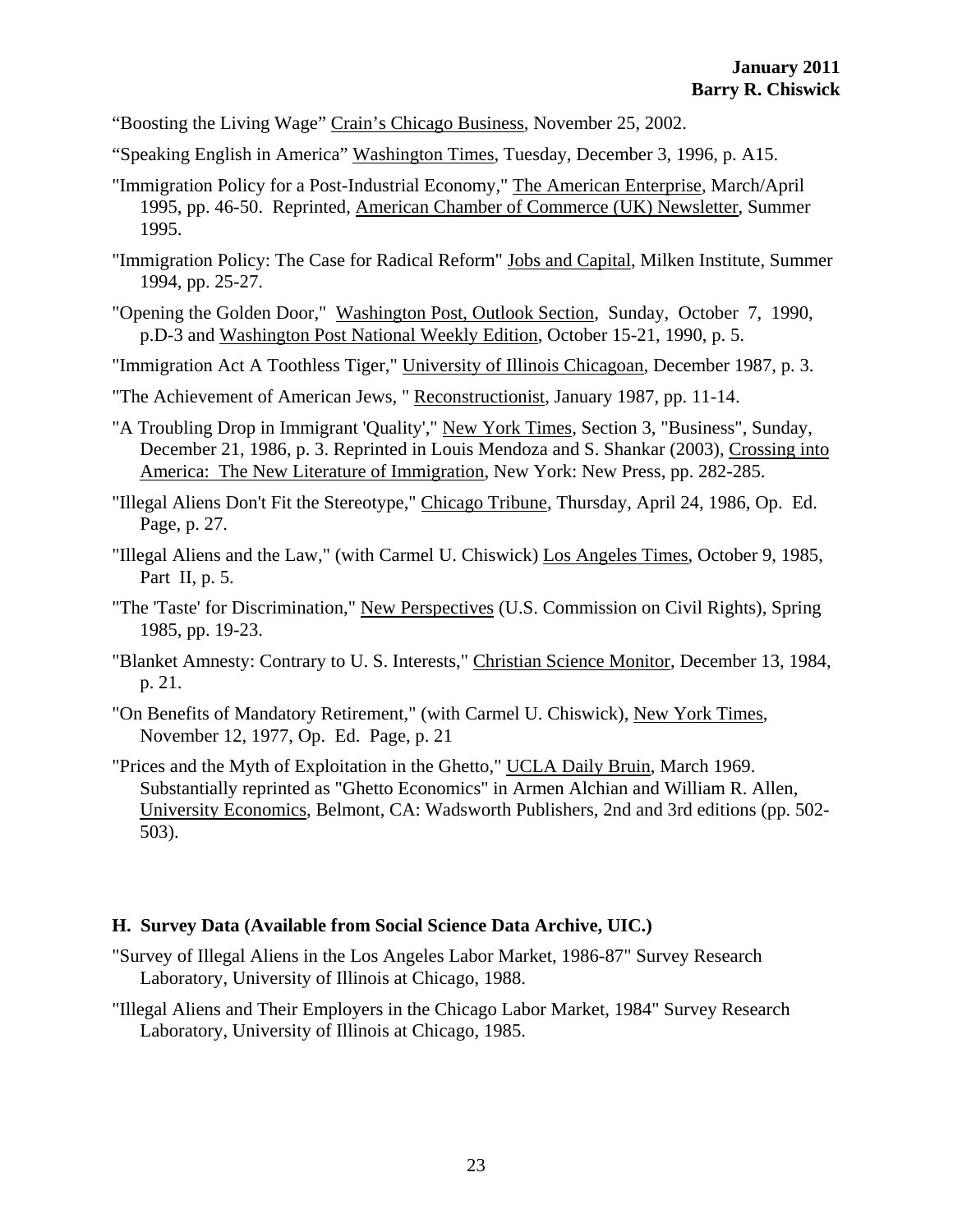#### **EMPLOYMENT**

- George Washington University, Professor of Economics, January 2011-present, Chair, Department of Economics, 2011-present.
- University of Illinois at Chicago, UIC Distinguished Professor, July 2002-December 2010, Research Professor (Tenure), Department of Economics and Survey Research Laboratory, August 1978- December 2010; Head, Department of Economics, September 1987- August 2008, Research Professor, Department of Sociology, January 1998- December 2010, Affiliate, Department of Germanic Studies, 2000-2010, Founding Director, Center for Economic Education, 2000-2010.
- Ben-Gurion University, Beersheva, Israel, Visiting Professor, May 2010.
- University of Haifa, Haifa, Israel, Visiting Professor, December 2004 January 2005.
- Tel Aviv University, Tel Aviv, Israel, Visiting Professor, Dec. 2002-Jan. 2003.
- Hebrew University, Jerusalem, Israel, Visiting Professor, January-August, 1992.
- University of Chicago, Visiting Professor, Fall 2006, John M. Olin Visiting Professor, December 1998-August 1999, and September 1986-August 1987; Visiting Assistant Professor, Spring 1969.
- Hoover Institution, Stanford University, Visiting Scholar, 1984-85; Senior Fellow, January 1977-July 1978.
- Council of Economic Advisers, Senior Staff Economist, July 1973-January 1977.
- Princeton University, Visiting Research Economist, January-July 1973.
- National Bureau of Economic Research, Research Associate, 1970-73; Research Analyst, 1965-67.
- City University of New York, Queens College and Graduate Center, Professor, January to August 1975; Associate Professor (Tenure) 1971-74.
- Columbia University, Associate Professor, 1970-71; Assistant Professor, 1969-70 (on leave from U.C.L.A.).
- University of California, Los Angeles, Associate Professor (Tenure) 1970-71; Assistant Professor, 1966-70.

#### **Honors and Awards (Partial Listing)**

- Doctor of Philosophy (Ph.D.) Honoris Causa, Lund University, May 2009.
- 3M Economic Education Excellence Award, Illinois Council on Economic Education, 2007.
- Julian Simon Memorial Lecture, IZA—Institute for the Study of Labor, May 2007.
- Marshall Sklare Award, Association for the Social Scientific Study of Jewry, December 2007.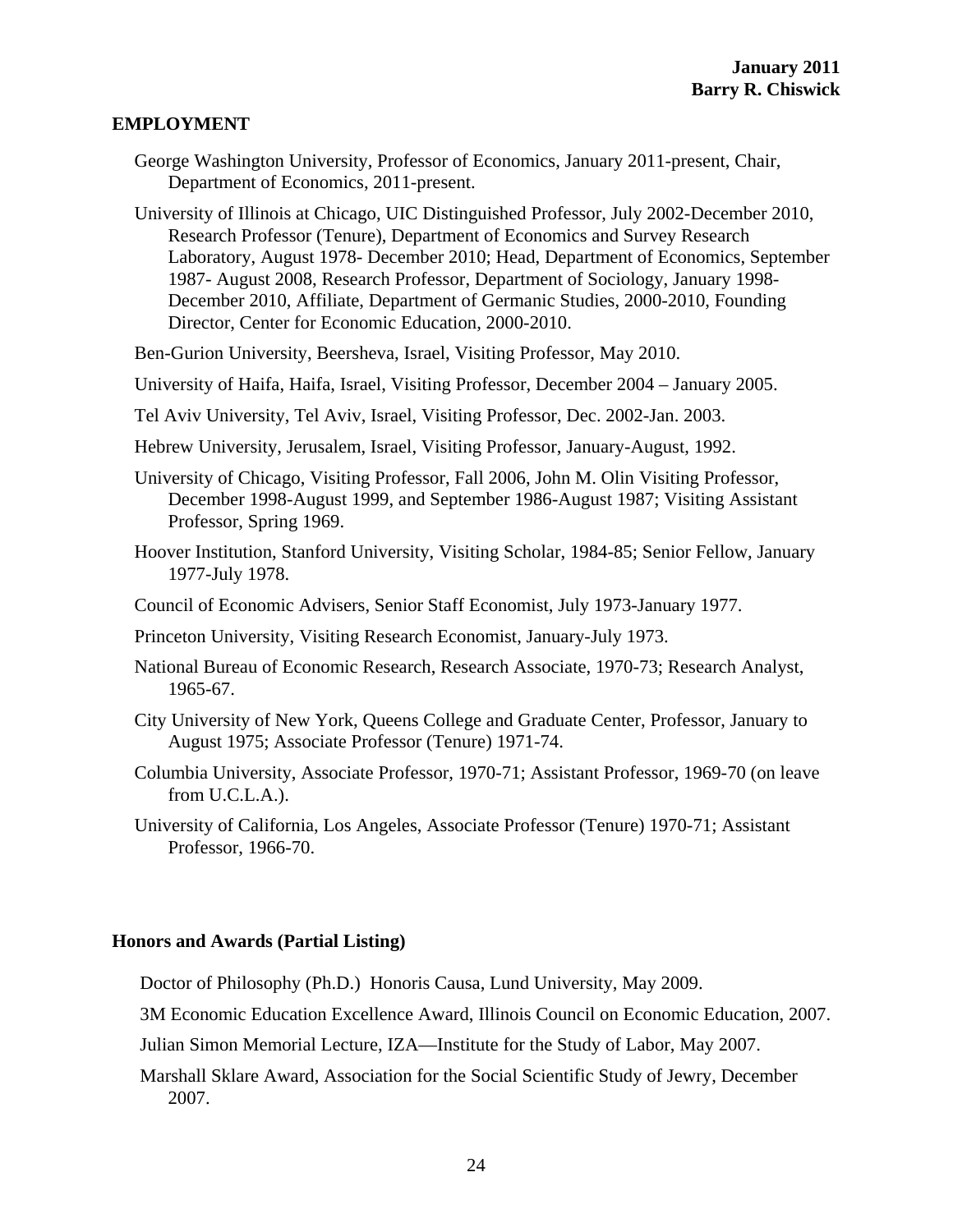Favorite Professor, MBA Students, UIC, elected Spring 2005.

- Program Director Migration Studies, IZA-Institute for the Study of Labor, Bonn, Germany.
- Listed in all four editions of Who's Who in Economics, Mark Blaug and Paul Sturges, eds., 1st Edition, M.I.T. Press (1983), 2nd Edition, M.I.T. Press (1986), Simon James and Mark Blaug, eds., 3rd Edition, MIT Press (1996), and Mark Blaug and Howard R. Vane, eds.  $4<sup>th</sup>$  Edition, Edward Edgar (2003).
- UIC Distinguished Professor, appointed July 2002.
- Milken Institute Award for Distinguished Economic Research, 2001.
- Distinguished Alumnus Award, Brooklyn College, 1999
- Alumni Award for Distinguished Service, College of Business Administration, University of Illinois at Chicago, 1999
- External Advisory Group, Economics of Education Network, World Bank, 1999-present
- Research Fellow, Institute for the Study of Labor (IZA), Bonn, Germany, 1998 B present.
- Senior Affiliate, Joint Center for Poverty Research, Northwestern University and University of Chicago, 1998-present.
- Visiting Professor, Department of Economics, University of Western Australia, February 1997.
- Phi Kappa Phi Honorary Society Elected to Membership, 1996.
- Centre for Economic Policy Research (CEPR)-London, Research Associate, 1996-present.
- Visiting Scholar, World Bank, December 1995, Summer 1996.
- Alumni Award for Distinguished Research, College of Business Administration, University of Illinois at Chicago, 1993 (first recipient of award).
- Fulbright Fellowship (Research)-Hebrew University, Jerusalem, Israel, January to July 1992.
- Illegal Aliens: Their Employment and Employers. Listing in Princeton University's Noteworthy Books in Industrial Relations and Labor Economics, 1989.
- Carlton C. Qualey Article Award, Immigration History Society, 1989 (First recipient of the award) for "The Labor Market Status of Hispanic Men," Journal of American Ethnic History, 1987.
- Irwin Distinguished Paper Award, Midwest Business Economics Association, 1989. "An Economic Analysis of Philanthropy"
- Senior University Scholar Award, University of Illinois, 1987.
- John M. Olin Visiting Professor, Graduate School of Business, University of Chicago, 1998-99, 1986-87.
- Hoover Institution, Stanford University, Visiting Scholar, 1984-85, Senior Fellow, January 1977-July 1978.
- Ford Foundation Doctoral Dissertation Fellowship, 1964-1965.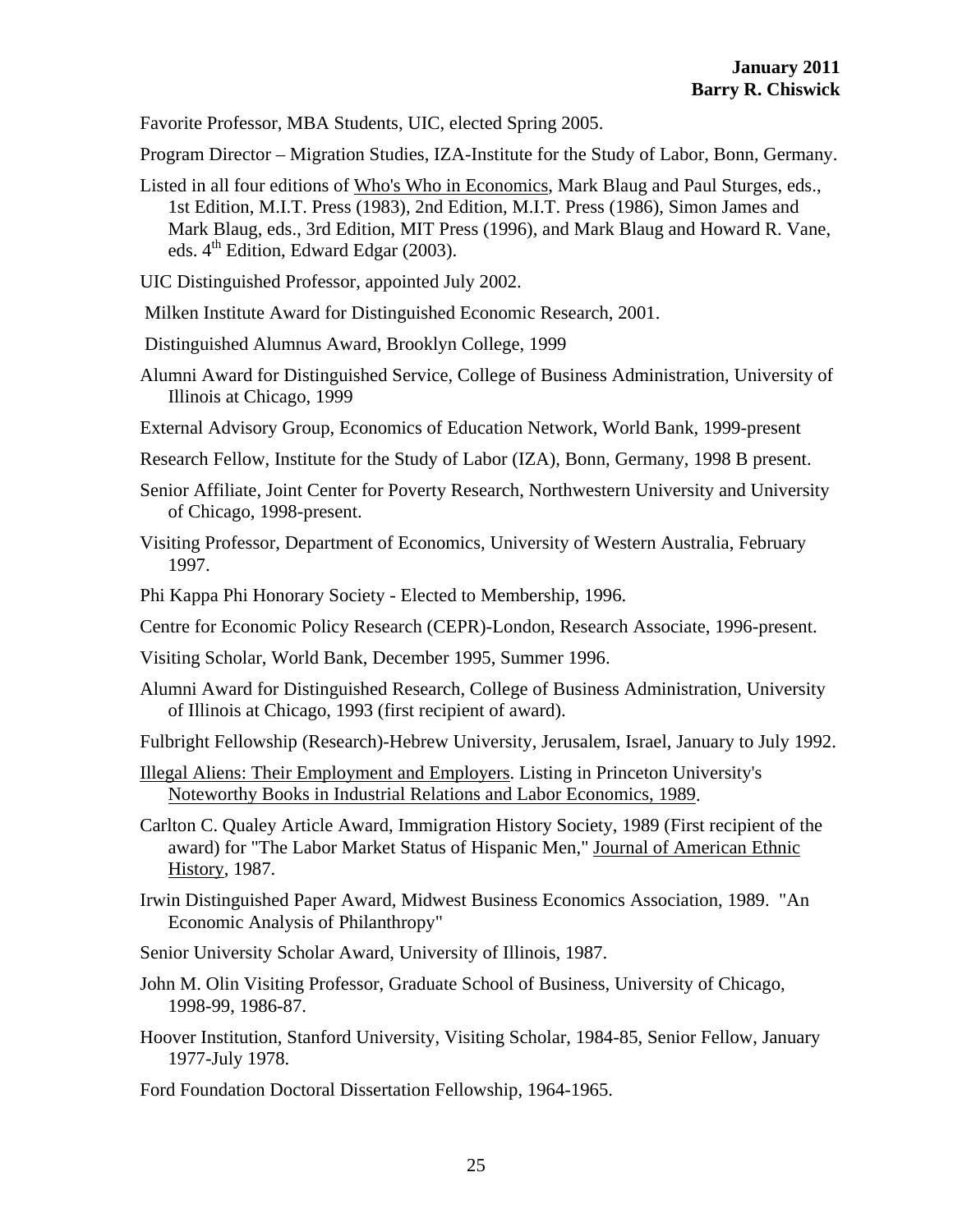Columbia University-Graduate School Fellowships, 4 years, 1962-1966. (Including Earhart Fellowship and Burgess Honorary Fellowship.)

## **Professional Associations - Membership and Committee Service (Partial listing)**

American Economic Association

American Statistical Association National Council Representative (1976-77) Census Advisory Committee (1980-85, Chair 1985) ASA/NSF/ Census Fellowship Program Review Board (1993-present)

European Society for Population Economics President (2006-2007) Chair, Local Arrangements Committee (2006-2007) President-Elect and Program Chair (2005-2006) Executive Council (Board of Directors) (1999-2005)

Midwest Economics Association First Vice President (1987/88) President Elect (1992/93) President (1993/94) Nominating Committee (2002/03)

Population Association of America Committee on Migration Statistics (1987/88)

Illinois Economics Association Coordinator Annual Meetings (1995-2005) Board of Trustees (1997-present) President Elect (1998-99) President (1999-2000)

Association for the Social Scientific Study of Jewry (ASSJ) Board of Directors, (2005-2010)

 National Association of Economic Educators Research Committee, (2001-2004)

 Association for the Study of Religion, Economics and Culture Advisory Board (founding member) (2003-present)

Universities-NBER Conference on Research in Income and Wealth **Editorial Activities (current)** 

## **Associate Editor**

Journal of Population Economics, Associate Editor, 1994-present. Review of Economics of the Household, Associate Editor, 2002-present.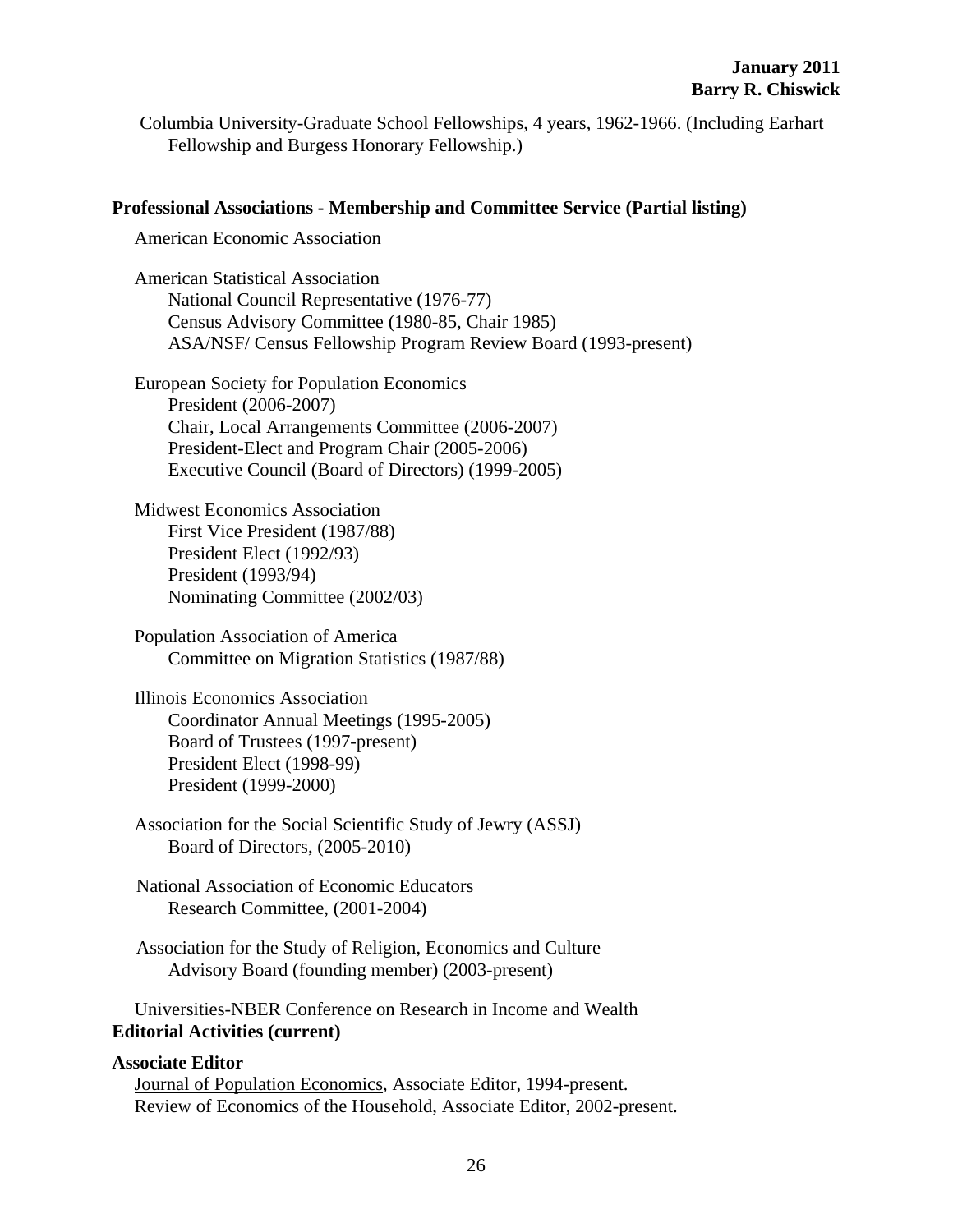## **Editorial Boards**

Quarterly Review of Economics and Finance, Editorial Board, 1994-present. Contemporary Jewry, Contributing Editor/Editorial Board, 1992-present. International Migration Review, Editorial Advisory Board, 1983-present. European Research Studies, Editorial Board, 1998-present.

## **Other Professional Activities (partial listing)**

Associate Member, Chicago Center for Jewish Studies, University of Chicago, 2010-present.

IZA—Institute for the Study of Labor, Bonn, Germany, IZA Fellow, 1999-present, Program Director for Migration Studies, 2004-present.

Ruppin Academic Center, MBA International Advisory Board, 2008-2010.

Stockholm University, Linneaus Center for Integration Studies (SULCIS), Scientific Advisory Board, 2008-present.

World Bank, Economics of Education, External Advisory Group, and Latin America Division, Consultant, 1998-present.

Illinois Conference for Latin American Studies, Executive Board, 1990-1991.

National Committee on Vital and Health Statistics, Public Health Service, U.S. Department of Health and Human Services, 1982-1984.

U.S. Bureau of the Census, American Statistical Association Advisory Committee, 1980- 1985 (two 3-year terms), Chair 1985.

American Enterprise Institute, Adjunct Scholar.

Reviewer: Research Proposals (NSF, NIH, etc.) and referee for numerous journals and book publishers.

# **Activities while at Council of Economic Advisers included:**

- (a) Preparation of periodic reports on the labor market and human resources issues, including the monthly report for the President on the employment and unemployment situation. Worked on labor and human resource issues in four Annual Reports, 1974- 1977.
- (b) Head of U.S. delegations to Organization for Economic Cooperation and Development (OECD) for Working Parties on Public Expenditure Programs (income transfer, health, education) and on the Economic Role of Women, 1973-76.
- (c) CEA representative or technical adviser to numerous interagency task-forces including Welfare Reform, National Health Insurance, 1980 Census, BLS and BEA Statistics, Federal Employee Compensation, Workers Compensation, Illegal Aliens, Drug Price Regulation.

# **University Service University of Illinois at Chicago (Partial Listing)**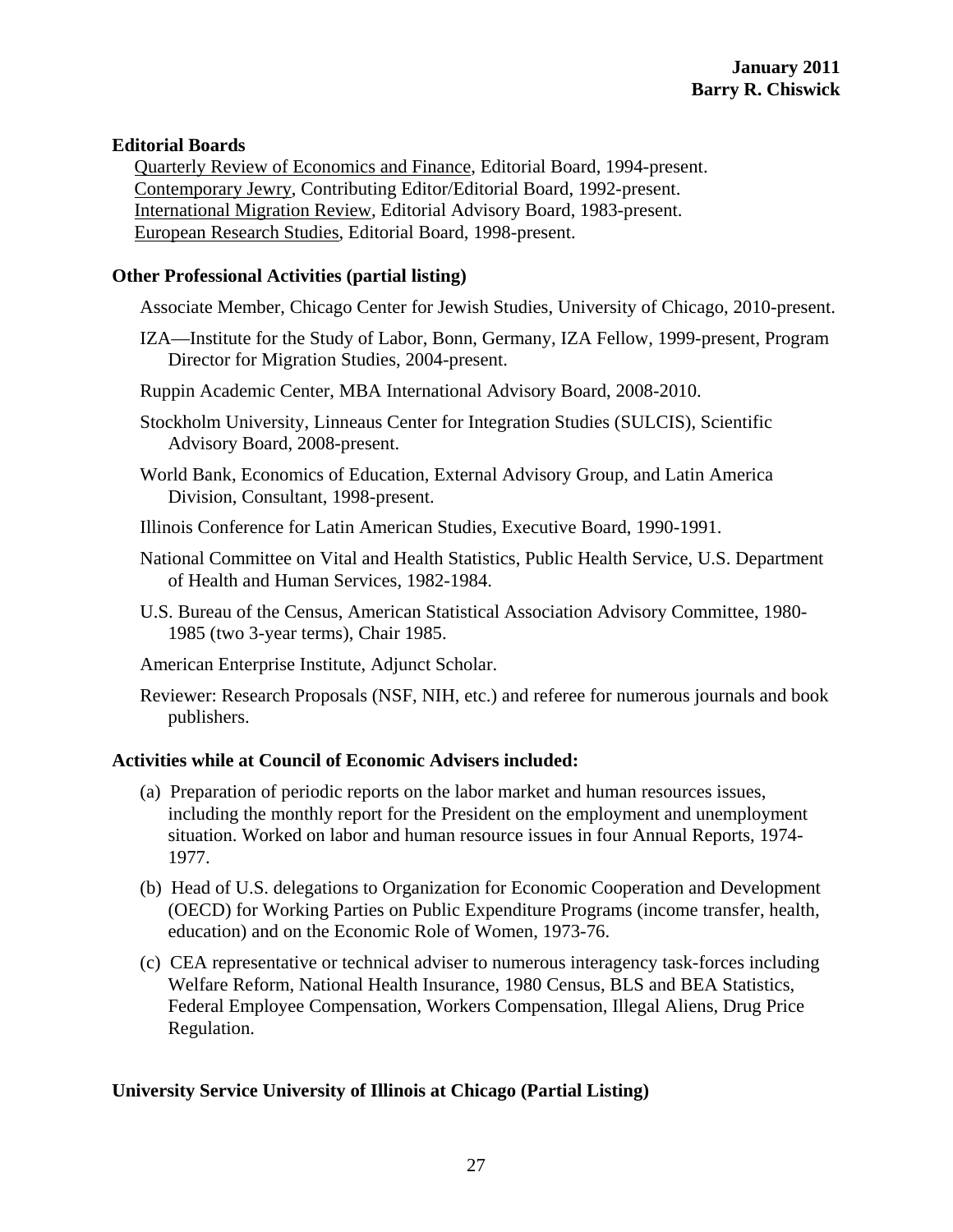## **Department of Economics**

 Head, 1987-2008 Recruiting Committee, 2009-2010 Graduate Student Placement Committee, 2009-2010 Graduate Curriculum Committee, 1978-86, 2009-2010 Founding Director, Center for Economic Education, 2000-present Promotion and Tenure Committee, 1978-present Advisory Committee, 1979-80, 1982-84, 1985-86 Recruiting Committee, 1979-81 (Chair 1980/81), 1985-87 (Chair, 1986-87) Seminar Committee, 1978/79 (Chair) Human Resources Workshop (Chair) 1985-87

## **College of Business Administration**

Administrative Council/Operating Committee, 1987-2008 Priorities Task Force, 1993-1996 Accreditation Task Force, Sub-committee chair, 1995-1998 Strategic Planning Committee, 1993-94, 1998-2000 Search Committee, Head, Dept. of Finance, 1985/86, 1987/88 Finance Department Task Force, 1992 BSBA Task Force, 1991, and BSBA Implementation Committee, 1993 (Chair) Executive Committee, Member or Alternate, 1979-1986

# **Graduate College and Office of the Vice Chancellor for Research**

Executive Committee, Graduate College (UIC Promotion and Tenure Committee), (1986-89, 1993-95), 1998-2000, 2002-2004. Executive Committee, Society of University Scholars, 1997-2000 Task Force on Graduate Education, 1997 Program Committee, Society of University Scholars, 1995-1997 Task Force on Literacy, 1990-91 Search Committee, Executive Associate Dean, 1988-89 Women's Studies Program Review Panel, 1988-89 Campus Research Board, 1983-84 (Chair, Committee B: Social and Behavioral Sciences and Education, 1983-84) Research Centers Steering Committee, 1982-83 Student Grievance Panel (Chair), 1982 **Office of the Chancellor and the Vice Chancellor for Academic Affairs**  UIC Peer Institution Committee, 2005-2006 Director of Development (CBA) Search Committee, 2004-2005 UIC Trademark Goods Task Force, 2000-2003 Search Committee, Vice Chancellor for Administration and Human Resources, 1996-97 International Research Committee, 1993-1996 University Scholars Review Panel, 1988 Federal Relations Committee, 1978-80 Search Committee, Dean, Jane Addams College of Social Work, 1979-80 Labor Education Evaluation Committee, 1979-80